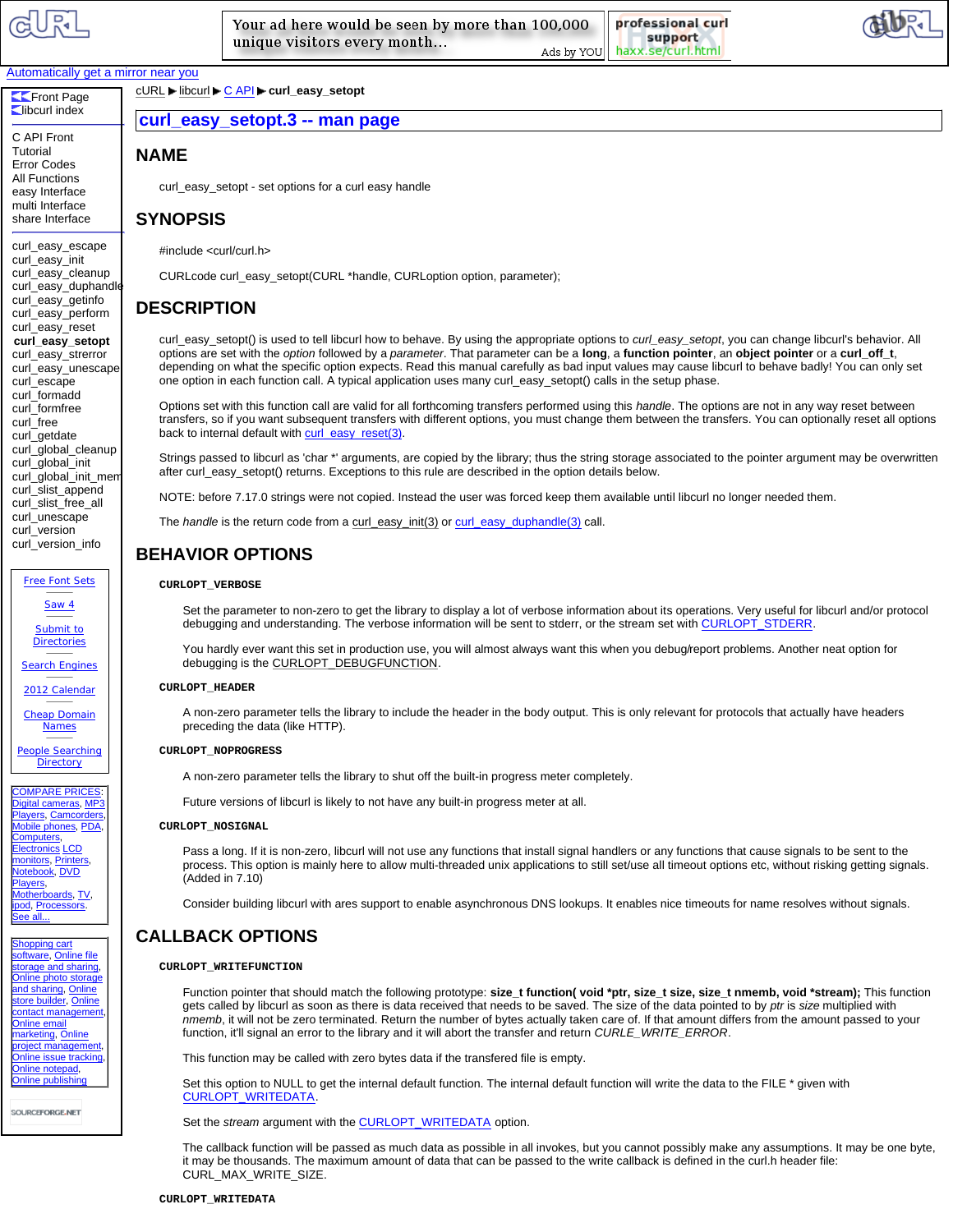Data pointer to pass to the file write function. If you use the CURLOPT\_WRITEFUNCTION option, this is the pointer you'll get as input. If you don't use a callback, you must pass a 'FILE \*' as libcurl will pass this to fwrite() when writing data.

The internal CURLOPT\_WRITEFUNCTION will write the data to the FILE \* given with this option, or to stdout if this option hasn't been set.

If you're using libcurl as a win32 DLL, you **MUST** use the CURLOPT\_WRITEFUNCTION if you set this option or you will experience crashes.

This option is also known with the older name *CURLOPT\_FILE*, the name CURLOPT\_WRITEDATA was introduced in 7.9.7.

#### **CURLOPT\_READFUNCTION**

Function pointer that should match the following prototype: **size\_t function( void \*ptr, size\_t size, size\_t nmemb, void \*stream);** This function gets called by libcurl as soon as it needs to read data in order to send it to the peer. The data area pointed at by the pointer *ptr* may be filled with at most *size* multiplied with *nmemb* number of bytes. Your function must return the actual number of bytes that you stored in that memory area. Returning 0 will signal end-of-file to the library and cause it to stop the current transfer.

If you stop the current transfer by returning 0 "pre-maturely" (i.e before the server expected it, like when you've told you will upload N bytes and you upload less than N bytes), you may experience that the server "hangs" waiting for the rest of the data that won't come.

The read callback may return *CURL\_READFUNC\_ABORT* to stop the current operation immediately, resulting in a *CURLE\_ABORTED\_BY\_CALLBACK* error code from the transfer (Added in 7.12.1)

If you set the callback pointer to NULL, or doesn't set it at all, the default internal read function will be used. It is simply doing an fread() on the FILE \* stream set with CURLOPT\_READDATA.

#### **CURLOPT\_READDATA**

Data pointer to pass to the file read function. If you use the CURLOPT\_READFUNCTION option, this is the pointer you'll get as input. If you don't specify a read callback but instead rely on the default internal read function, this data must be a valid readable FILE \*.

If you're using libcurl as a win32 DLL, you MUST use a **CURLOPT\_READFUNCTION** if you set this option.

This option is also known with the older name *CURLOPT\_INFILE*, the name *CURLOPT\_READDATA* was introduced in 7.9.7.

#### **CURLOPT\_IOCTLFUNCTION**

Function pointer that should match the *curl\_ioctl\_callback* prototype found in *<curl/curl.h>*. This function gets called by libcurl when something special I/O-related needs to be done that the library can't do by itself. For now, rewinding the read data stream is the only action it can request. The rewinding of the read data stream may be necessary when doing a HTTP PUT or POST with a multi-pass authentication method. (Option added in 7.12.3)

#### **CURLOPT\_IOCTLDATA**

Pass a pointer that will be untouched by libcurl and passed as the 3rd argument in the ioctl callback set with CURLOPT\_IOCTLFUNCTION. (Option added in 7.12.3)

#### **CURLOPT\_SOCKOPTFUNCTION**

Function pointer that should match the *curl\_sockopt\_callback* prototype found in *<curl/curl.h>*. This function gets called by libcurl after the socket() call but before the connect() call. The callback's *purpose* argument identifies the exact purpose for this particular socket, and currently only one value is supported: *CURLSOCKTYPE\_IPCXN* for the primary connection (meaning the control connection in the FTP case). Future versions of libcurl may support more purposes. It passes the newly created socket descriptor so additional setsockopt() calls can be done at the user's discretion. A non-zero return code from the callback function will signal an unrecoverable error to the library and it will close the socket and return *CURLE\_COULDNT\_CONNECT*. (Option added in 7.15.6.)

#### **CURLOPT\_SOCKOPTDATA**

Pass a pointer that will be untouched by libcurl and passed as the first argument in the sockopt callback set with CURLOPT\_SOCKOPTFUNCTION. (Option added in 7.15.6.)

## **CURLOPT\_PROGRESSFUNCTION**

Function pointer that should match the *curl\_progress\_callback* prototype found in *<curl/curl.h>*. This function gets called by libcurl instead of its internal equivalent with a frequent interval during operation (roughly once per second) no matter if data is being transfered or not. Unknown/unused argument values passed to the callback will be set to zero (like if you only download data, the upload size will remain 0). Returning a non-zero value from this callback will cause libcurl to abort the transfer and return *CURLE\_ABORTED\_BY\_CALLBACK*.

If you transfer data with the multi interface, this function will not be called during periods of idleness unless you call the appropriate libcurl function that performs transfers.

CURLOPT\_NOPROGRESS must be set to FALSE to make this function actually get called.

### **CURLOPT\_PROGRESSDATA**

Pass a pointer that will be untouched by libcurl and passed as the first argument in the progress callback set with CURLOPT\_PROGRESSFUNCTION.

## **CURLOPT\_HEADERFUNCTION**

Function pointer that should match the following prototype: *size\_t function( void \*ptr, size\_t size, size\_t nmemb, void \*stream);*. This function gets called by libcurl as soon as it has received header data. The header callback will be called once for each header and only complete header lines are passed on to the callback. Parsing headers should be easy enough using this. The size of the data pointed to by *ptr* is *size* multiplied with *nmemb*. Do not assume that the header line is zero terminated! The pointer named *stream* is the one you set with the CURLOPT\_WRITEHEADER option. The callback function must return the number of bytes actually taken care of, or return -1 to signal error to the library (it will cause it to abort the transfer with a *CURLE\_WRITE\_ERROR* return code).

Since 7.14.1: When a server sends a chunked encoded transfer, it may contain a trailer. That trailer is identical to a HTTP header and if such a trailer is received it is passed to the application using this callback as well. There are several ways to detect it being a trailer and not an ordinary header: 1) it comes after the response-body. 2) it comes after the final header line (CR LF) 3) a Trailer: header among the response-headers mention what header to expect in the trailer.

#### **CURLOPT\_WRITEHEADER**

(This option is also known as **CURLOPT HEADERDATA**) Pass a pointer to be used to write the header part of the received data to. If you don't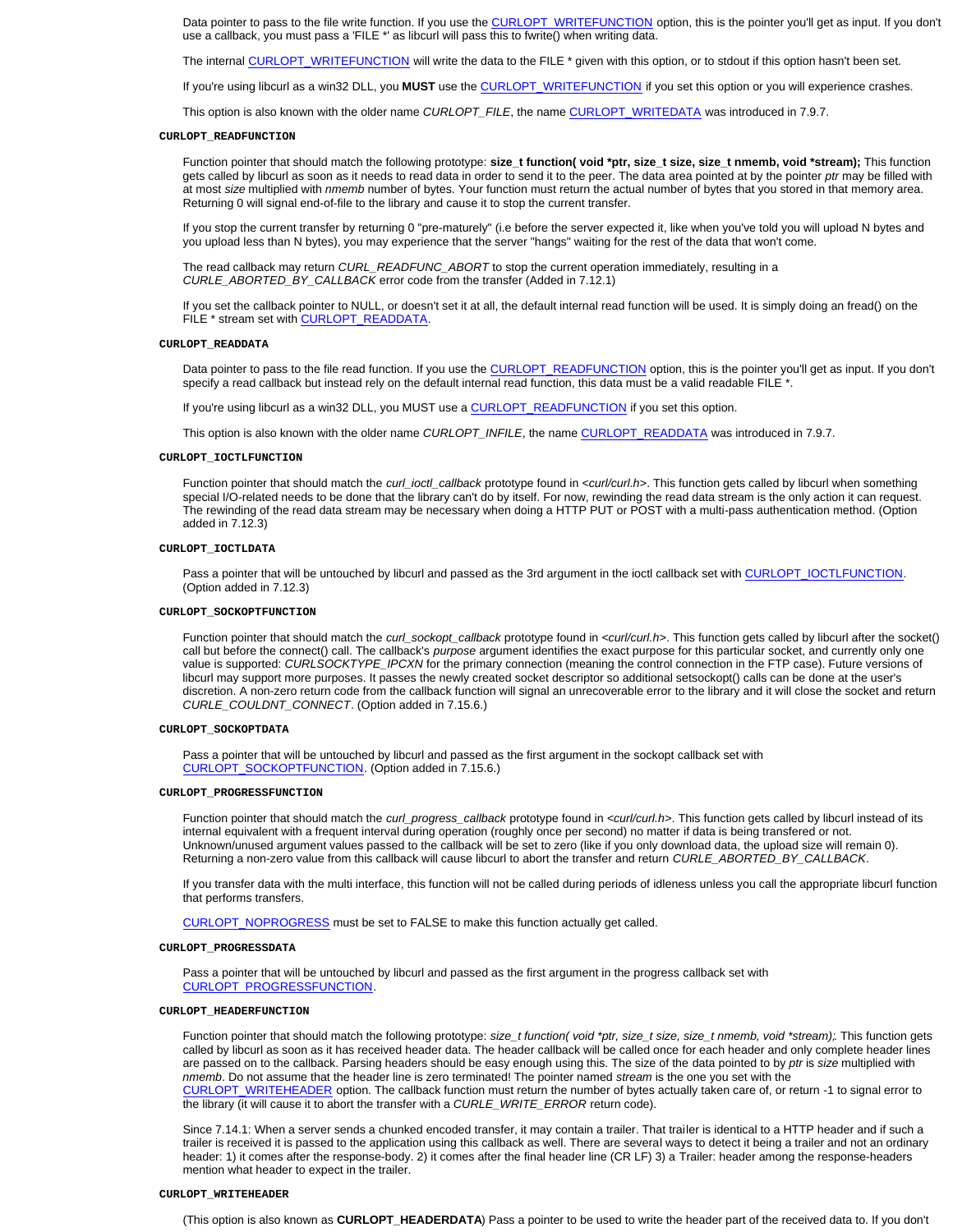use your own callback to take care of the writing, this must be a valid FILE \*. See also the CURLOPT\_HEADERFUNCTION option above on how to set a custom get-all-headers callback.

#### **CURLOPT\_DEBUGFUNCTION**

Function pointer that should match the following prototype: *int curl\_debug\_callback (CURL \*, curl\_infotype, char \*, size\_t, void \*);* CURLOPT\_DEBUGFUNCTION replaces the standard debug function used when CURLOPT\_VERBOSE is in effect. This callback receives debug information, as specified with the **curl\_infotype** argument. This function must return 0. The data pointed to by the char \* passed to this function WILL NOT be zero terminated, but will be exactly of the size as told by the size\_t argument.

Available curl\_infotype values:

#### **CURLINFO\_TEXT**

The data is informational text.

## **CURLINFO\_HEADER\_IN**

The data is header (or header-like) data received from the peer.

#### **CURLINFO\_HEADER\_OUT**

The data is header (or header-like) data sent to the peer.

#### **CURLINFO\_DATA\_IN**

The data is protocol data received from the peer.

#### **CURLINFO\_DATA\_OUT**

The data is protocol data sent to the peer.

### **CURLOPT\_DEBUGDATA**

Pass a pointer to whatever you want passed in to your CURLOPT\_DEBUGFUNCTION in the last void \* argument. This pointer is not used by libcurl, it is only passed to the callback.

## **CURLOPT\_SSL\_CTX\_FUNCTION**

Function pointer that should match the following prototype: **CURLcode sslctxfun(CURL \*curl, void \*sslctx, void \*parm);** This function gets called by libcurl just before the initialization of an SSL connection after having processed all other SSL related options to give a last chance to an application to modify the behaviour of openssl's ssl initialization. The *sslctx* parameter is actually a pointer to an openssl *SSL\_CTX*. If an error is returned no attempt to establish a connection is made and the perform operation will return the error code from this callback function. Set the *parm* argument with the CURLOPT\_SSL\_CTX\_DATA option. This option was introduced in 7.11.0.

This function will get called on all new connections made to a server, during the SSL negotiation. The SSL\_CTX pointer will be a new one every time.

To use this properly, a non-trivial amount of knowledge of the openssl libraries is necessary. Using this function allows for example to use openssl callbacks to add additional validation code for certificates, and even to change the actual URI of an HTTPS request (example used in the lib509 test case). See also the example section for a replacement of the key, certificate and trust file settings.

#### **CURLOPT\_SSL\_CTX\_DATA**

Data pointer to pass to the ssl context callback set by the option CURLOPT\_SSL\_CTX\_FUNCTION, this is the pointer you'll get as third parameter, otherwise **NULL**. (Added in 7.11.0)

#### **CURLOPT\_CONV\_TO\_NETWORK\_FUNCTION**

#### **CURLOPT\_CONV\_FROM\_NETWORK\_FUNCTION**

#### **CURLOPT\_CONV\_FROM\_UTF8\_FUNCTION**

Function pointers that should match the following prototype: CURLcode function(char \*ptr, size\_t length);

These three options apply to non-ASCII platforms only. They are available only if **CURL\_DOES\_CONVERSIONS** was defined when libcurl was built. When this is the case, curl\_version\_info(3) will return the CURL\_VERSION\_CONV feature bit set.

The data to be converted is in a buffer pointed to by the ptr parameter. The amount of data to convert is indicated by the length parameter. The converted data overlays the input data in the buffer pointed to by the ptr parameter. CURLE\_OK should be returned upon successful conversion. A CURLcode return value defined by curl.h, such as CURLE\_CONV\_FAILED, should be returned if an error was encountered.

CURLOPT\_CONV\_TO\_NETWORK\_FUNCTION and CURLOPT\_CONV\_FROM\_NETWORK\_FUNCTION convert between the host encoding and the network encoding. They are used when commands or ASCII data are sent/received over the network.

CURLOPT\_CONV\_FROM\_UTF8\_FUNCTION is called to convert from UTF8 into the host encoding. It is required only for SSL processing.

If you set a callback pointer to NULL, or don't set it at all, the built-in libcurl iconv functions will be used. If HAVE\_ICONV was not defined when libcurl was built, and no callback has been established, conversion will return the CURLE\_CONV\_REQD error code.

If HAVE\_ICONV is defined, CURL\_ICONV\_CODESET\_OF\_HOST must also be defined. For example:

#define CURL\_ICONV\_CODESET\_OF\_HOST "IBM-1047"

The iconv code in libcurl will default the network and UTF8 codeset names as follows:

#define CURL\_ICONV\_CODESET\_OF\_NETWORK "ISO8859-1"

#define CURL\_ICONV\_CODESET\_FOR\_UTF8 "UTF-8"

You will need to override these definitions if they are different on your system.

# **ERROR OPTIONS**

#### **CURLOPT\_ERRORBUFFER**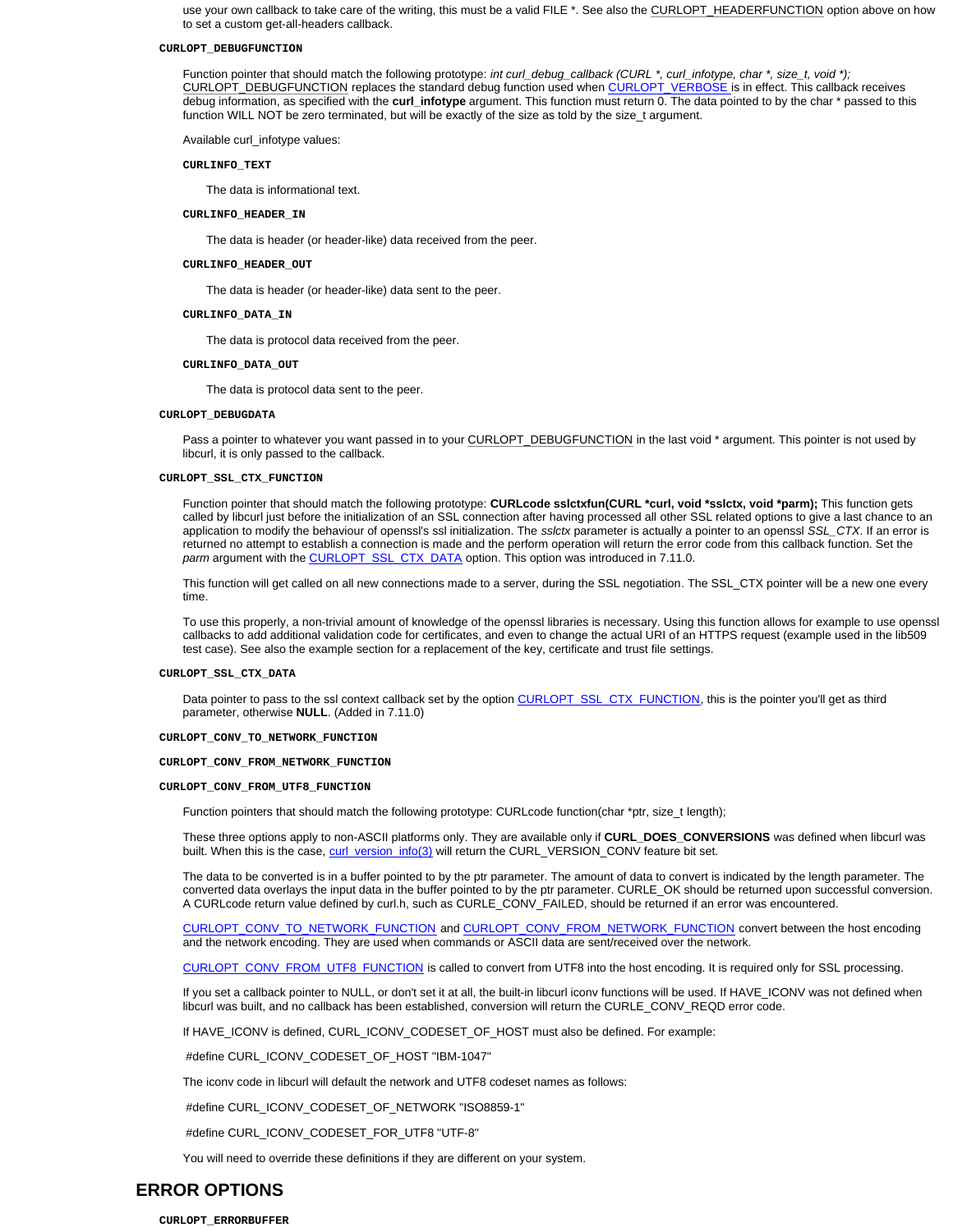Pass a char \* to a buffer that the libcurl may store human readable error messages in. This may be more helpful than just the return code from *curl\_easy\_perform*. The buffer must be at least CURL\_ERROR\_SIZE big. Although this argument is a 'char \*', it does not describe an input string. Therefore the (probably undefined) contents of the buffer is NOT copied by the library. You should keep the associated storage available until libcurl no longer needs it. Failing to do so will cause very odd behavior or even crashes. libcurl will need it until you call curl\_easy\_cleanup(3) or you set the same option again to use a different pointer.

Use CURLOPT\_VERBOSE and CURLOPT\_DEBUGFUNCTION to better debug/trace why errors happen.

If the library does not return an error, the buffer may not have been touched. Do not rely on the contents in those cases.

## **CURLOPT\_STDERR**

Pass a FILE \* as parameter. Tell libcurl to use this stream instead of stderr when showing the progress meter and displaying CURLOPT\_VERBOSE data.

#### **CURLOPT\_FAILONERROR**

A non-zero parameter tells the library to fail silently if the HTTP code returned is equal to or larger than 400. The default action would be to return the page normally, ignoring that code.

This method is not fail-safe and there are occasions where non-successful response codes will slip through, especially when authentication is involved (response codes 401 and 407).

You might get some amounts of headers transferred before this situation is detected, like for when a "100-continue" is received as a response to a POST/PUT and a 401 or 407 is received immediately afterwards.

## **NETWORK OPTIONS**

#### **CURLOPT\_URL**

The actual URL to deal with. The parameter should be a char \* to a zero terminated string. The string must remain present until curl no longer needs it, as it doesn't copy the string.

If the given URL lacks the protocol part ("http://" or "ftp://" etc), it will attempt to guess which protocol to use based on the given host name. If the given protocol of the set URL is not supported, libcurl will return on error (*CURLE\_UNSUPPORTED\_PROTOCOL*) when you call curl\_easy\_perform(3) or curl\_multi\_perform(3). Use curl\_version\_info(3) for detailed info on which protocols that are supported.

The string given to CURLOPT\_URL must be url-encoded and following the RFC 2396 (http://curl.haxx.se/rfc/rfc2396.txt).

CURLOPT\_URL is the only option that **must** be set before curl\_easy\_perform(3) is called.

### **CURLOPT\_PROXY**

Set HTTP proxy to use. The parameter should be a char \* to a zero terminated string holding the host name or dotted IP address. To specify port number in this string, append :[port] to the end of the host name. The proxy string may be prefixed with [protocol]:// since any such prefix will be ignored. The proxy's port number may optionally be specified with the separate option CURLOPT\_PROXYPORT

When you tell the library to use an HTTP proxy, libcurl will transparently convert operations to HTTP even if you specify an FTP URL etc. This may have an impact on what other features of the library you can use, such as CURLOPT\_QUOTE and similar FTP specifics that don't work unless you tunnel through the HTTP proxy. Such tunneling is activated with CURLOPT\_HTTPPROXYTUNNEL.

libcurl respects the environment variables **http\_proxy**, **ftp\_proxy**, **all\_proxy** etc, if any of those is set. The CURLOPT\_PROXY option does however override any possibly set environment variables.

Setting the proxy string to "" (an empty string) will explicitly disable the use of a proxy, even if there is an environment variable set for it.

Since 7.14.1, the proxy host string given in environment variables can be specified the exact same way as the proxy can be set with CURLOPT\_PROXY, include protocol prefix (http://) and embedded user + password.

## **CURLOPT\_PROXYPORT**

Pass a long with this option to set the proxy port to connect to unless it is specified in the proxy string CURLOPT\_PROXY.

## **CURLOPT\_PROXYTYPE**

Pass a long with this option to set type of the proxy. Available options for this are *CURLPROXY\_HTTP*, *CURLPROXY\_SOCKS4* (added in 7.15.2) *CURLPROXY\_SOCKS5*. The HTTP type is default. (Added in 7.10)

### **CURLOPT\_HTTPPROXYTUNNEL**

Set the parameter to non-zero to get the library to tunnel all operations through a given HTTP proxy. There is a big difference between using a proxy and to tunnel through it. If you don't know what this means, you probably don't want this tunneling option.

#### **CURLOPT\_INTERFACE**

Pass a char \* as parameter. This set the interface name to use as outgoing network interface. The name can be an interface name, an IP address or a host name.

#### **CURLOPT\_LOCALPORT**

Pass a long. This sets the local port number of the socket used for connection. This can be used in combination with CURLOPT\_INTERFACE and you are recommended to use CURLOPT\_LOCALPORTRANGE as well when this is set. Note that port numbers are only valid 1 - 65535. (Added in 7.15.2)

## **CURLOPT\_LOCALPORTRANGE**

Pass a long. This is the number of attempts libcurl should do to find a working local port number. It starts with the given CURLOPT\_LOCALPORT and adds one to the number for each retry. Setting this value to 1 or below will make libcurl do only one try for exact port number. Note that port numbers by nature is a scarce resource that will be busy at times so setting this value to something too low might cause unnecessary connection setup failures. (Added in 7.15.2)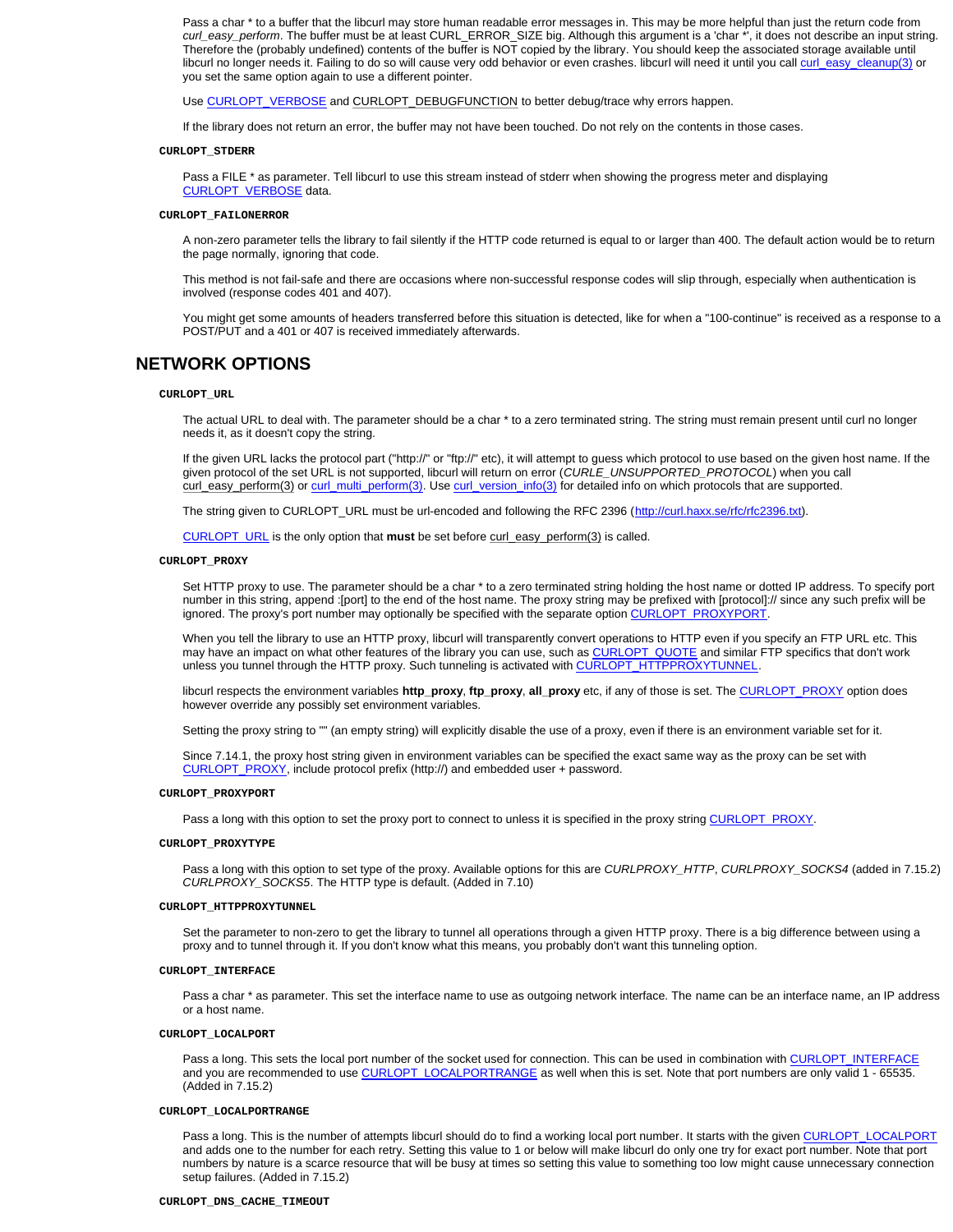Pass a long, this sets the timeout in seconds. Name resolves will be kept in memory for this number of seconds. Set to zero (0) to completely disable caching, or set to -1 to make the cached entries remain forever. By default, libcurl caches this info for 60 seconds.

#### **CURLOPT\_DNS\_USE\_GLOBAL\_CACHE**

Pass a long. If the value is non-zero, it tells curl to use a global DNS cache that will survive between easy handle creations and deletions. This is not thread-safe and this will use a global variable.

**WARNING:** this option is considered obsolete. Stop using it. Switch over to using the share interface instead! See CURLOPT\_SHARE and curl\_share\_init(3).

#### **CURLOPT\_BUFFERSIZE**

Pass a long specifying your preferred size (in bytes) for the receive buffer in libcurl. The main point of this would be that the write callback gets called more often and with smaller chunks. This is just treated as a request, not an order. You cannot be guaranteed to actually get the given size. (Added in 7.10)

This size is by default set as big as possible (CURL\_MAX\_WRITE\_SIZE), so it only makes sense to use this option if you want it smaller.

#### **CURLOPT\_PORT**

Pass a long specifying what remote port number to connect to, instead of the one specified in the URL or the default port for the used protocol.

#### **CURLOPT\_TCP\_NODELAY**

Pass a long specifying whether the TCP\_NODELAY option should be set or cleared (1 = set, 0 = clear). The option is cleared by default. This will have no effect after the connection has been established.

Setting this option will disable TCP's Nagle algorithm. The purpose of this algorithm is to try to minimize the number of small packets on the network (where "small packets" means TCP segments less than the Maximum Segment Size (MSS) for the network).

Maximizing the amount of data sent per TCP segment is good because it amortizes the overhead of the send. However, in some cases (most notably telnet or rlogin) small segments may need to be sent without delay. This is less efficient than sending larger amounts of data at a time, and can contribute to congestion on the network if overdone.

## **NAMES and PASSWORDS OPTIONS (Authentication)**

#### **CURLOPT\_NETRC**

This parameter controls the preference of libcurl between using user names and passwords from your *~/.netrc* file, relative to user names and passwords in the URL supplied with CURLOPT\_URL.

libcurl uses a user name (and supplied or prompted password) supplied with CURLOPT\_USERPWD in preference to any of the options controlled by this parameter.

Pass a long, set to one of the values described below.

#### **CURL\_NETRC\_OPTIONAL**

The use of your *~/.netrc* file is optional, and information in the URL is to be preferred. The file will be scanned with the host and user name (to find the password only) or with the host only, to find the first user name and password after that *machine*, which ever information is not specified in the URL.

Undefined values of the option will have this effect.

#### **CURL\_NETRC\_IGNORED**

The library will ignore the file and use only the information in the URL.

This is the default.

#### **CURL\_NETRC\_REQUIRED**

This value tells the library that use of the file is required, to ignore the information in the URL, and to search the file with the host only.

Only machine name, user name and password are taken into account (init macros and similar things aren't supported).

libcurl does not verify that the file has the correct properties set (as the standard Unix ftp client does). It should only be readable by user.

## **CURLOPT\_NETRC\_FILE**

Pass a char \* as parameter, pointing to a zero terminated string containing the full path name to the file you want libcurl to use as .netrc file. If this option is omitted, and CURLOPT\_NETRC is set, libcurl will attempt to find the a .netrc file in the current user's home directory. (Added in 7.10.9)

#### **CURLOPT\_USERPWD**

Pass a char \* as parameter, which should be [user name]:[password] to use for the connection. Use CURLOPT\_HTTPAUTH to decide authentication method.

When using NTLM, you can set domain by prepending it to the user name and separating the domain and name with a forward (/) or backward slash (\). Like this: "domain/user:password" or "domain\user:password". Some HTTP servers (on Windows) support this style even for Basic authentication.

When using HTTP and CURLOPT\_FOLLOWLOCATION, libcurl might perform several requests to possibly different hosts. libcurl will only send this user and password information to hosts using the initial host name (unless CURLOPT\_UNRESTRICTED\_AUTH is set), so if libcurl follows locations to other hosts it will not send the user and password to those. This is enforced to prevent accidental information leakage.

#### **CURLOPT\_PROXYUSERPWD**

Pass a char \* as parameter, which should be [user name]:[password] to use for the connection to the HTTP proxy. Use CURLOPT\_PROXYAUTH to decide authentication method.

#### **CURLOPT\_HTTPAUTH**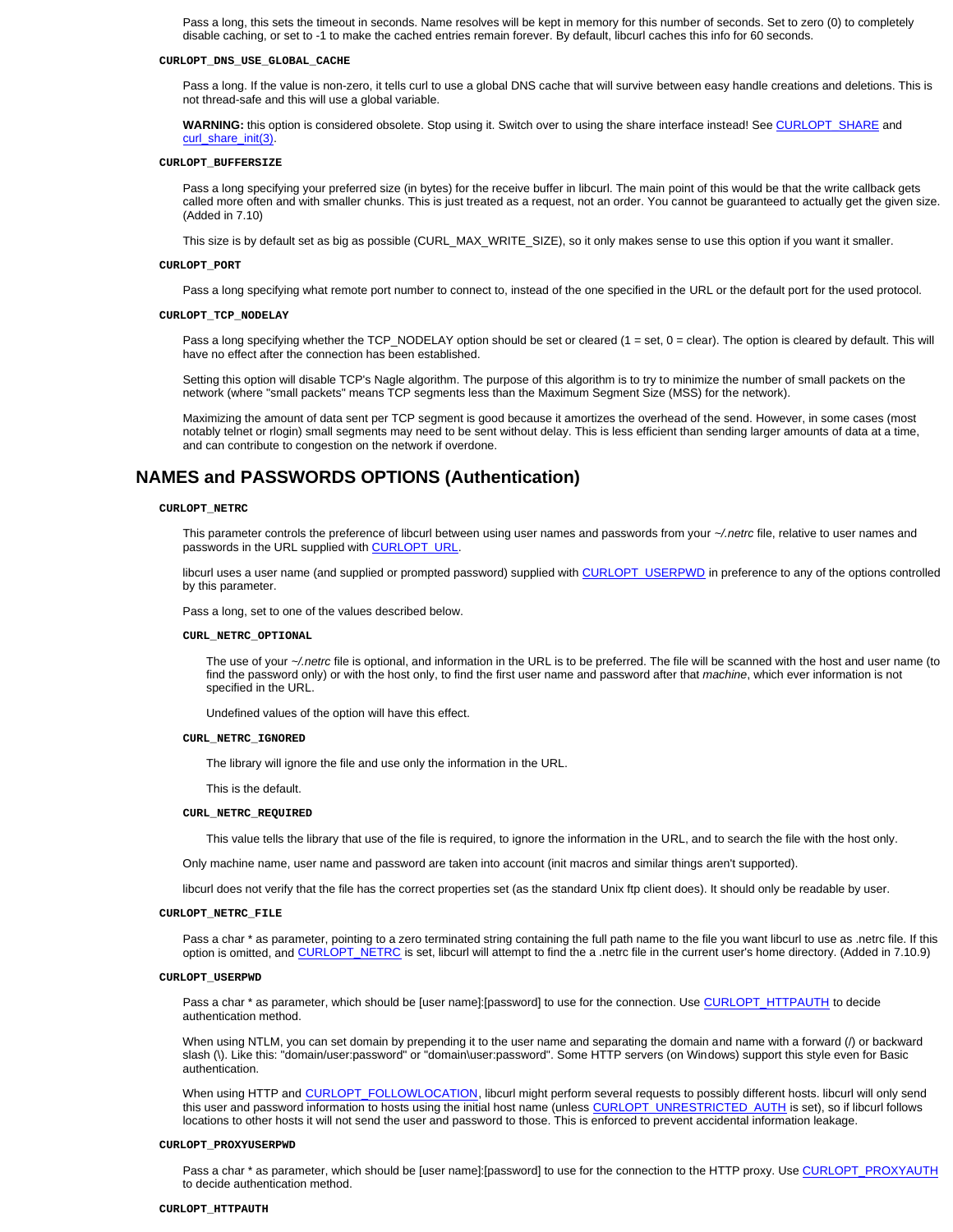Pass a long as parameter, which is set to a bitmask, to tell libcurl what authentication method(s) you want it to use. The available bits are listed below. If more than one bit is set, libcurl will first query the site to see what authentication methods it supports and then pick the best one you allow it to use. For some methods, this will induce an extra network round-trip. Set the actual name and password with the CURLOPT\_USERPWD option. (Added in 7.10.6)

## **CURLAUTH\_BASIC**

HTTP Basic authentication. This is the default choice, and the only method that is in wide-spread use and supported virtually everywhere. This is sending the user name and password over the network in plain text, easily captured by others.

#### **CURLAUTH\_DIGEST**

HTTP Digest authentication. Digest authentication is defined in RFC2617 and is a more secure way to do authentication over public networks than the regular old-fashioned Basic method.

#### **CURLAUTH\_GSSNEGOTIATE**

HTTP GSS-Negotiate authentication. The GSS-Negotiate (also known as plain "Negotiate") method was designed by Microsoft and is used in their web applications. It is primarily meant as a support for Kerberos5 authentication but may be also used along with another authentication methods. For more information see IETF draft draft-brezak-spnego-http-04.txt.

You need to build libcurl with a suitable GSS-API library for this to work.

### **CURLAUTH\_NTLM**

HTTP NTLM authentication. A proprietary protocol invented and used by Microsoft. It uses a challenge-response and hash concept similar to Digest, to prevent the password from being eavesdropped.

You need to build libcurl with OpenSSL support for this option to work, or build libcurl on Windows.

#### **CURLAUTH\_ANY**

This is a convenience macro that sets all bits and thus makes libcurl pick any it finds suitable. libcurl will automatically select the one it finds most secure.

## **CURLAUTH\_ANYSAFE**

This is a convenience macro that sets all bits except Basic and thus makes libcurl pick any it finds suitable. libcurl will automatically select the one it finds most secure.

#### **CURLOPT\_PROXYAUTH**

Pass a long as parameter, which is set to a bitmask, to tell libcurl what authentication method(s) you want it to use for your proxy authentication. If more than one bit is set, libcurl will first query the site to see what authentication methods it supports and then pick the best one you allow it to use. For some methods, this will induce an extra network round-trip. Set the actual name and password with the CURLOPT\_PROXYUSERPWD option. The bitmask can be constructed by or'ing together the bits listed above for the CURLOPT\_HTTPAUTH option. As of this writing, only Basic, Digest and NTLM work. (Added in 7.10.7)

## **HTTP OPTIONS**

### **CURLOPT\_AUTOREFERER**

Pass a non-zero parameter to enable this. When enabled, libcurl will automatically set the Referer: field in requests where it follows a Location: redirect.

#### **CURLOPT\_ENCODING**

Sets the contents of the Accept-Encoding: header sent in an HTTP request, and enables decoding of a response when a Content-Encoding: header is received. Three encodings are supported: *identity*, which does nothing, *deflate* which requests the server to compress its response using the zlib algorithm, and *gzip* which requests the gzip algorithm. If a zero-length string is set, then an Accept-Encoding: header containing all supported encodings is sent.

This is a request, not an order; the server may or may not do it. This option must be set (to any non-NULL value) or else any unsolicited encoding done by the server is ignored. See the special file lib/README.encoding for details.

#### **CURLOPT\_FOLLOWLOCATION**

A non-zero parameter tells the library to follow any Location: header that the server sends as part of an HTTP header.

This means that the library will re-send the same request on the new location and follow new Location: headers all the way until no more such headers are returned. CURLOPT\_MAXREDIRS can be used to limit the number of redirects libcurl will follow.

## **CURLOPT\_UNRESTRICTED\_AUTH**

A non-zero parameter tells the library it can continue to send authentication (user+password) when following locations, even when hostname changed. This option is meaningful only when setting CURLOPT\_FOLLOWLOCATION.

#### **CURLOPT\_MAXREDIRS**

Pass a long. The set number will be the redirection limit. If that many redirections have been followed, the next redirect will cause an error (*CURLE\_TOO\_MANY\_REDIRECTS*). This option only makes sense if the CURLOPT\_FOLLOWLOCATION is used at the same time. Added in 7.15.1: Setting the limit to 0 will make libcurl refuse any redirect. Set it to -1 for an infinite number of redirects (which is the default)

#### **CURLOPT\_POST301**

A non-zero parameter tells the library to respect RFC 2616/10.3.2 and not convert POST requests into GET requests when following a 301 redirection. The non-RFC behaviour is ubiquitous in web browsers, so the library does the conversion by default to maintain consistency. However, a server may requires a POST to remain a POST after such a redirection. This option is meaningful only when setting CURLOPT\_FOLLOWLOCATION. (Added in 7.17.1)

## **CURLOPT\_PUT**

A non-zero parameter tells the library to use HTTP PUT to transfer data. The data should be set with CURLOPT\_READDATA and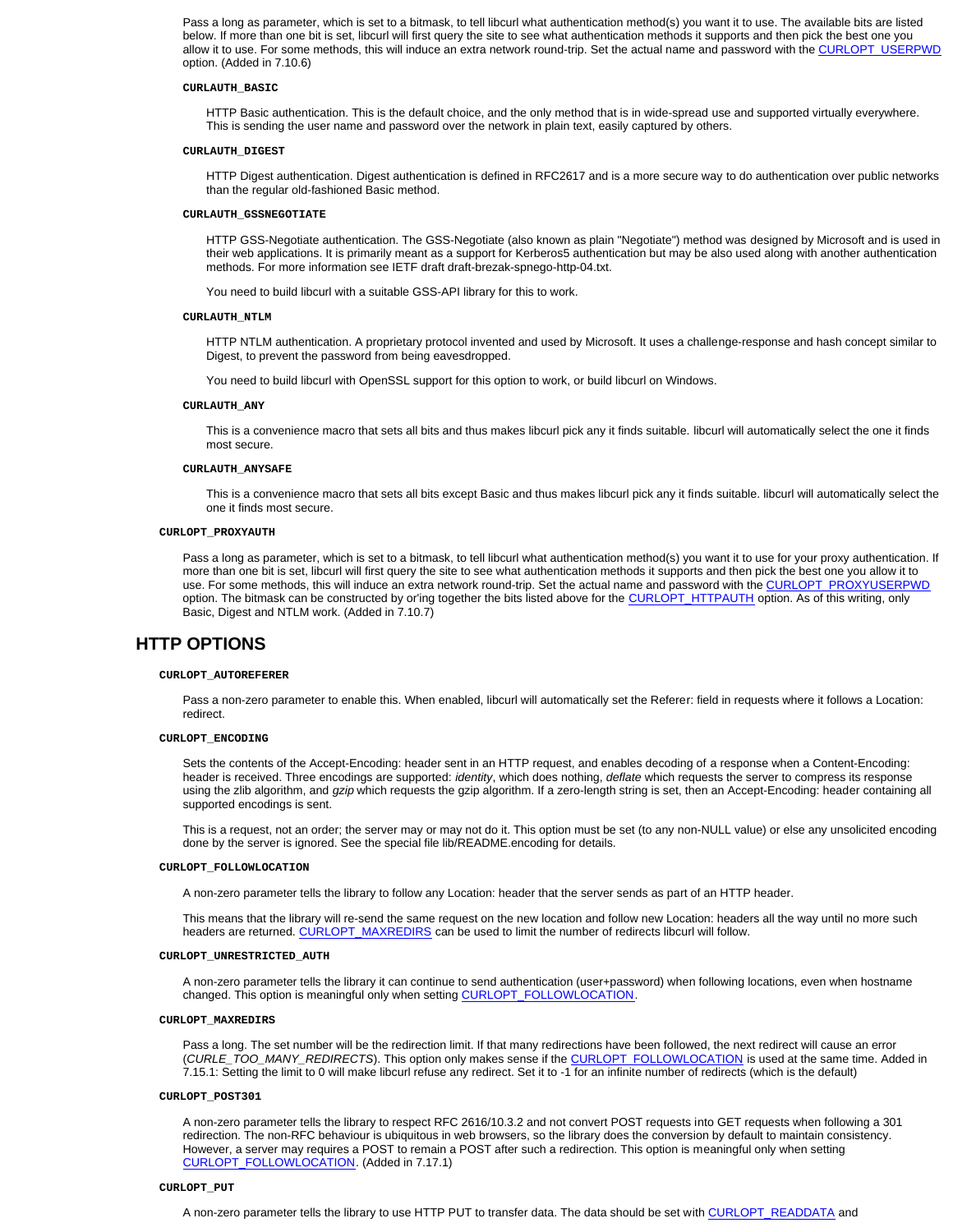CURLOPT\_INFILESIZE.

This option is deprecated and starting with version 7.12.1 you should instead use CURLOPT\_UPLOAD.

#### **CURLOPT\_POST**

A non-zero parameter tells the library to do a regular HTTP post. This will also make the library use the a "Content-Type: application/x-www-form-urlencoded" header. (This is by far the most commonly used POST method).

Use the CURLOPT\_POSTFIELDS option to specify what data to post and CURLOPT\_POSTFIELDSIZE to set the data size.

Optionally, you can provide data to POST using the CURLOPT\_READFUNCTION and CURLOPT\_READDATA options but then you must make sure to not set CURLOPT\_POSTFIELDS to anything but NULL. When providing data with a callback, you must transmit it using chunked transfer-encoding or you must set the size of the data with the CURLOPT\_POSTFIELDSIZE option.

You can override the default POST Content-Type: header by setting your own with CURLOPT\_HTTPHEADER.

Using POST with HTTP 1.1 implies the use of a "Expect: 100-continue" header. You can disable this header with CURLOPT\_HTTPHEADER as usual.

If you use POST to a HTTP 1.1 server, you can send data without knowing the size before starting the POST if you use chunked encoding. You enable this by adding a header like "Transfer-Encoding: chunked" with CURLOPT\_HTTPHEADER. With HTTP 1.0 or without chunked transfer, you must specify the size in the request.

When setting CURLOPT\_POST to a non-zero value, it will automatically set CURLOPT\_NOBODY to 0 (since 7.14.1).

If you issue a POST request and then want to make a HEAD or GET using the same re-used handle, you must explicitly set the new request type using CURLOPT\_NOBODY or CURLOPT\_HTTPGET or similar.

## **CURLOPT\_POSTFIELDS**

Pass a char \* as parameter, which should be the full data to post in an HTTP POST operation. You must make sure that the data is formatted the way you want the server to receive it. libcurl will not convert or encode it for you. Most web servers will assume this data to be url-encoded. Take note.

This POST is a normal application/x-www-form-urlencoded kind (and libcurl will set that Content-Type by default when this option is used), which is the most commonly used one by HTML forms. See also the CURLOPT\_POST. Using CURLOPT\_POSTFIELDS implies CURLOPT\_POST

If you want to do a zero-byte POST, you need to set CURLOPT\_POSTFIELDSIZE explicitly to zero, as simply setting CURLOPT\_POSTFIELDS to NULL or "" just effectively disables the sending of the specified string. libcurl will instead assume that you'll send the POST data using the read callback!

Using POST with HTTP 1.1 implies the use of a "Expect: 100-continue" header. You can disable this header with CURLOPT\_HTTPHEADER as usual.

To make multipart/formdata posts (aka rfc1867-posts), check out the CURLOPT\_HTTPPOST option.

#### **CURLOPT\_POSTFIELDSIZE**

If you want to post data to the server without letting libcurl do a strlen() to measure the data size, this option must be used. When this option is used you can post fully binary data, which otherwise is likely to fail. If this size is set to -1, the library will use strlen() to get the size.

#### **CURLOPT\_POSTFIELDSIZE\_LARGE**

Pass a curl\_off\_t as parameter. Use this to set the size of the CURLOPT\_POSTFIELDS data to prevent libcurl from doing strlen() on the data to figure out the size. This is the large file version of the CURLOPT\_POSTFIELDSIZE option. (Added in 7.11.1)

#### **CURLOPT\_HTTPPOST**

Tells libcurl you want a multipart/formdata HTTP POST to be made and you instruct what data to pass on to the server. Pass a pointer to a linked list of curl\_httppost structs as parameter. . The easiest way to create such a list, is to use curl\_formadd(3) as documented. The data in this list must remain intact until you close this curl handle again with curl\_easy\_cleanup(3).

Using POST with HTTP 1.1 implies the use of a "Expect: 100-continue" header. You can disable this header with CURLOPT\_HTTPHEADER as usual.

When setting CURLOPT\_HTTPPOST, it will automatically set CURLOPT\_NOBODY to 0 (since 7.14.1).

#### **CURLOPT\_REFERER**

Pass a pointer to a zero terminated string as parameter. It will be used to set the Referer: header in the http request sent to the remote server. This can be used to fool servers or scripts. You can also set any custom header with CURLOPT\_HTTPHEADER.

#### **CURLOPT\_USERAGENT**

Pass a pointer to a zero terminated string as parameter. It will be used to set the User-Agent: header in the http request sent to the remote server. This can be used to fool servers or scripts. You can also set any custom header with CURLOPT\_HTTPHEADER.

#### **CURLOPT\_HTTPHEADER**

Pass a pointer to a linked list of HTTP headers to pass to the server in your HTTP request. The linked list should be a fully valid list of **struct**  curl\_slist structs properly filled in. Use curl\_slist\_append(3) to create the list and curl\_slist\_free\_all(3) to clean up an entire list. If you add a header that is otherwise generated and used by libcurl internally, your added one will be used instead. If you add a header with no contents as in 'Accept:' (no data on the right side of the colon), the internally used header will get disabled. Thus, using this option you can add new headers, replace internal headers and remove internal headers. To add a header with no contents, make the contents be two quotes: "". The headers included in the linked list must not be CRLF-terminated, because curl adds CRLF after each header item. Failure to comply with this will result in strange bugs because the server will most likely ignore part of the headers you specified.

The first line in a request (containing the method, usually a GET or POST) is not a header and cannot be replaced using this option. Only the lines following the request-line are headers. Adding this method line in this list of headers will only cause your request to send an invalid header.

Pass a NULL to this to reset back to no custom headers.

The most commonly replaced headers have "shortcuts" in the options CURLOPT\_COOKIE, CURLOPT\_USERAGENT and CURLOPT\_REFERER.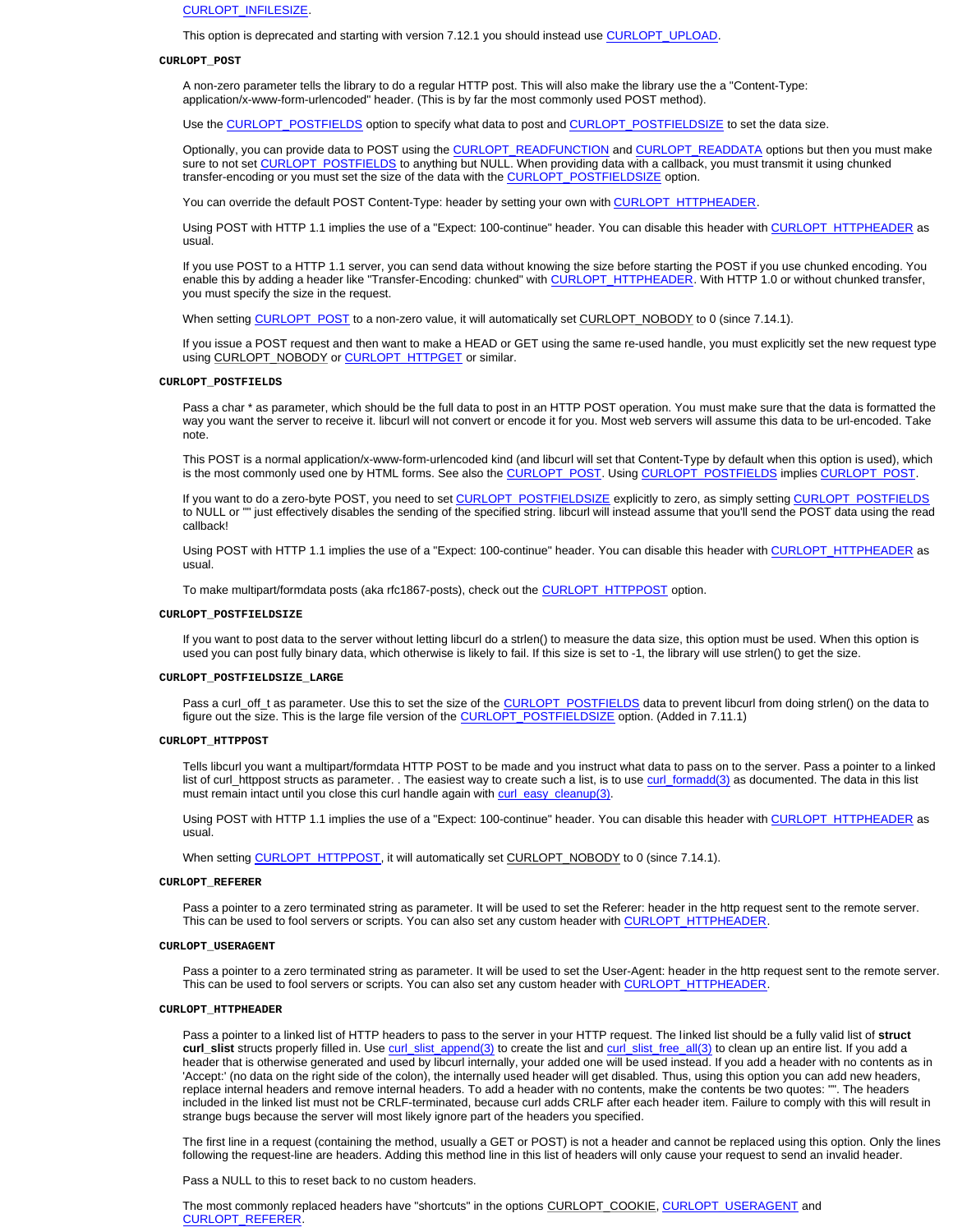#### **CURLOPT\_HTTP200ALIASES**

Pass a pointer to a linked list of aliases to be treated as valid HTTP 200 responses. Some servers respond with a custom header response line. For example, IceCast servers respond with "ICY 200 OK". By including this string in your list of aliases, the response will be treated as a valid HTTP header line such as "HTTP/1.0 200 OK". (Added in 7.10.3)

The linked list should be a fully valid list of struct curl\_slist structs, and be properly filled in. Use curl\_slist\_append(3) to create the list and curl\_slist\_free\_all(3) to clean up an entire list.

The alias itself is not parsed for any version strings. Before libcurl 7.16.3, Libcurl used the value set by option CURLOPT\_HTTP\_VERSION, but starting with 7.16.3 the protocol is assumed to match HTTP 1.0 when an alias matched.

#### **CURLOPT\_COOKIE**

Pass a pointer to a zero terminated string as parameter. It will be used to set a cookie in the http request. The format of the string should be NAME=CONTENTS, where NAME is the cookie name and CONTENTS is what the cookie should contain.

If you need to set multiple cookies, you need to set them all using a single option and thus you need to concatenate them all in one single string. Set multiple cookies in one string like this: "name1=content1; name2=content2;" etc.

Using this option multiple times will only make the latest string override the previous ones.

#### **CURLOPT\_COOKIEFILE**

Pass a pointer to a zero terminated string as parameter. It should contain the name of your file holding cookie data to read. The cookie data may be in Netscape / Mozilla cookie data format or just regular HTTP-style headers dumped to a file.

Given an empty or non-existing file or by passing the empty string (""), this option will enable cookies for this curl handle, making it understand and parse received cookies and then use matching cookies in future request.

If you use this option multiple times, you just add more files to read. Subsequent files will add more cookies.

#### **CURLOPT\_COOKIEJAR**

Pass a file name as char \*, zero terminated. This will make libcurl write all internally known cookies to the specified file when curl\_easy\_cleanup(3) is called. If no cookies are known, no file will be created. Specify "-" to instead have the cookies written to stdout. Using this option also enables cookies for this session, so if you for example follow a location it will make matching cookies get sent accordingly.

If the cookie jar file can't be created or written to (when the curl\_easy\_cleanup(3) is called), libcurl will not and cannot report an error for this. Using CURLOPT\_VERBOSE or CURLOPT\_DEBUGFUNCTION will get a warning to display, but that is the only visible feedback you get about this possibly lethal situation.

#### **CURLOPT\_COOKIESESSION**

Pass a long set to non-zero to mark this as a new cookie "session". It will force libcurl to ignore all cookies it is about to load that are "session cookies" from the previous session. By default, libcurl always stores and loads all cookies, independent if they are session cookies are not. Session cookies are cookies without expiry date and they are meant to be alive and existing for this "session" only.

### **CURLOPT\_COOKIELIST**

Pass a char \* to a cookie string. Cookie can be either in Netscape / Mozilla format or just regular HTTP-style header (Set-Cookie: ...) format. If cURL cookie engine was not enabled it will enable its cookie engine. Passing a magic string "ALL" will erase all cookies known by cURL. (Added in 7.14.1) Passing the special string "SESS" will only erase all session cookies known by cURL. (Added in 7.15.4)

#### **CURLOPT\_HTTPGET**

Pass a long. If the long is non-zero, this forces the HTTP request to get back to GET. usable if a POST, HEAD, PUT or a custom request have been used previously using the same curl handle.

When setting CURLOPT\_HTTPGET to a non-zero value, it will automatically set CURLOPT\_NOBODY to 0 (since 7.14.1).

#### **CURLOPT\_HTTP\_VERSION**

Pass a long, set to one of the values described below. They force libcurl to use the specific HTTP versions. This is not sensible to do unless you have a good reason.

### **CURL\_HTTP\_VERSION\_NONE**

We don't care about what version the library uses. libcurl will use whatever it thinks fit.

**CURL\_HTTP\_VERSION\_1\_0**

Enforce HTTP 1.0 requests.

**CURL\_HTTP\_VERSION\_1\_1**

Enforce HTTP 1.1 requests.

## **CURLOPT\_IGNORE\_CONTENT\_LENGTH**

Ignore the Content-Length header. This is useful for Apache 1.x (and similar servers) which will report incorrect content length for files over 2 gigabytes. If this option is used, curl will not be able to accurately report progress, and will simply stop the download when the server ends the connection. (added in 7.14.1)

#### **CURLOPT\_HTTP\_CONTENT\_DECODING**

Pass a long to tell libcurl how to act on content decoding. If set to zero, content decoding will be disabled. If set to 1 it is enabled. Note however that libcurl has no default content decoding but requires you to use CURLOPT\_ENCODING for that. (added in 7.16.2)

### **CURLOPT\_HTTP\_TRANSFER\_DECODING**

Pass a long to tell libcurl how to act on transfer decoding. If set to zero, transfer decoding will be disabled, if set to 1 it is enabled (default). libcurl does chunked transfer decoding by default unless this option is set to zero. (added in 7.16.2)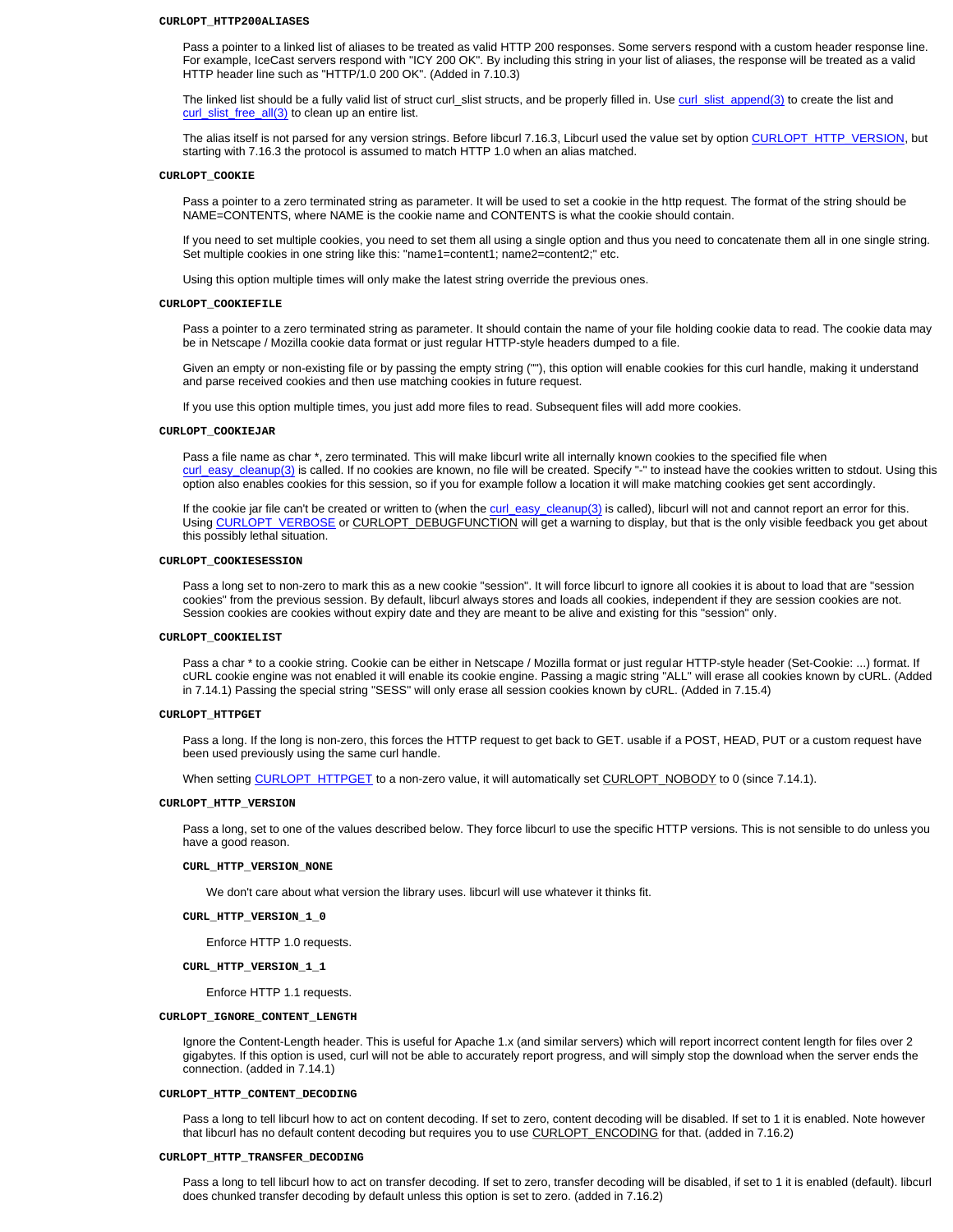# **FTP OPTIONS**

#### **CURLOPT\_FTPPORT**

Pass a pointer to a zero terminated string as parameter. It will be used to get the IP address to use for the ftp PORT instruction. The PORT instruction tells the remote server to connect to our specified IP address. The string may be a plain IP address, a host name, an network interface name (under Unix) or just a '-' letter to let the library use your systems default IP address. Default FTP operations are passive, and thus won't use PORT.

You disable PORT again and go back to using the passive version by setting this option to NULL.

#### **CURLOPT\_QUOTE**

Pass a pointer to a linked list of FTP or SFTP commands to pass to the server prior to your ftp request. This will be done before any other commands are issued (even before the CWD command for FTP). The linked list should be a fully valid list of 'struct curl\_slist' structs properly filled in with text strings. Use curl\_slist\_append(3) to append strings (commands) to the list, and clear the entire list afterwards with curl\_slist\_free\_all(3). Disable this operation again by setting a NULL to this option. The valid SFTP commands are: chgrp, chmod, chown, ln, mkdir, pwd, rename, rm, rmdir, symlink. (SFTP support added in 7.16.3)

## **CURLOPT\_POSTQUOTE**

Pass a pointer to a linked list of FTP or SFTP commands to pass to the server after your ftp transfer request. The linked list should be a fully valid list of struct curl\_slist structs properly filled in as described for CURLOPT\_QUOTE. Disable this operation again by setting a NULL to this option.

#### **CURLOPT\_PREQUOTE**

Pass a pointer to a linked list of FTP commands to pass to the server after the transfer type is set. The linked list should be a fully valid list of struct curl\_slist structs properly filled in as described for CURLOPT\_QUOTE. Disable this operation again by setting a NULL to this option. Before version 7.15.6, if you also set CURLOPT\_NOBODY non-zero, this option didn't work.

#### **CURLOPT\_DIRLISTONLY**

A non-zero parameter tells the library to just list the names of files in a directory, instead of doing a full directory listing that would include file sizes, dates etc. This works for FTP and SFTP URLs.

This causes an FTP NLST command to be sent on an FTP server. Beware that some FTP servers list only files in their response to NLST; they might not include subdirectories and symbolic links.

(This option was known as CURLOPT\_FTPLISTONLY up to 7.16.4)

#### **CURLOPT\_APPEND**

A non-zero parameter tells the library to append to the remote file instead of overwrite it. This is only useful when uploading to an ftp site.

(This option was known as CURLOPT\_FTPAPPEND up to 7.16.4)

#### **CURLOPT\_FTP\_USE\_EPRT**

Pass a long. If the value is non-zero, it tells curl to use the EPRT (and LPRT) command when doing active FTP downloads (which is enabled by CURLOPT\_FTPPORT). Using EPRT means that it will first attempt to use EPRT and then LPRT before using PORT, but if you pass FALSE (zero) to this option, it will not try using EPRT or LPRT, only plain PORT. (Added in 7.10.5)

If the server is an IPv6 host, this option will have no effect as of 7.12.3.

#### **CURLOPT\_FTP\_USE\_EPSV**

Pass a long. If the value is non-zero, it tells curl to use the EPSV command when doing passive FTP downloads (which it always does by default). Using EPSV means that it will first attempt to use EPSV before using PASV, but if you pass FALSE (zero) to this option, it will not try using EPSV, only plain PASV.

If the server is an IPv6 host, this option will have no effect as of 7.12.3.

#### **CURLOPT\_FTP\_CREATE\_MISSING\_DIRS**

Pass a long. If the value is non-zero, curl will attempt to create any remote directory that it fails to CWD into. CWD is the command that changes working directory. (Added in 7.10.7)

This setting also applies to SFTP-connections. curl will attempt to create the remote directory if it can't obtain a handle to the target-location. The creation will fail if a file of the same name as the directory to create already exists or lack of permissions prevents creation. (Added in 7.16.3)

### **CURLOPT\_FTP\_RESPONSE\_TIMEOUT**

Pass a long. Causes curl to set a timeout period (in seconds) on the amount of time that the server is allowed to take in order to generate a response message for a command before the session is considered hung. While curl is waiting for a response, this value overrides CURLOPT\_TIMEOUT. It is recommended that if used in conjunction with CURLOPT\_TIMEOUT, you set CURLOPT\_FTP\_RESPONSE\_TIMEOUT to a value smaller than CURLOPT\_TIMEOUT. (Added in 7.10.8)

#### **CURLOPT\_FTP\_ALTERNATIVE\_TO\_USER**

Pass a char \* as parameter, pointing to a string which will be used to authenticate if the usual FTP "USER user" and "PASS password" negotiation fails. This is currently only known to be required when connecting to Tumbleweed's Secure Transport FTPS server using client certificates for authentication. (Added in 7.15.5)

#### **CURLOPT\_FTP\_SKIP\_PASV\_IP**

Pass a long. If set to a non-zero value, it instructs libcurl to not use the IP address the server suggests in its 227-response to libcurl's PASV command when libcurl connects the data connection. Instead libcurl will re-use the same IP address it already uses for the control connection. But it will use the port number from the 227-response. (Added in 7.14.2)

This option has no effect if PORT, EPRT or EPSV is used instead of PASV.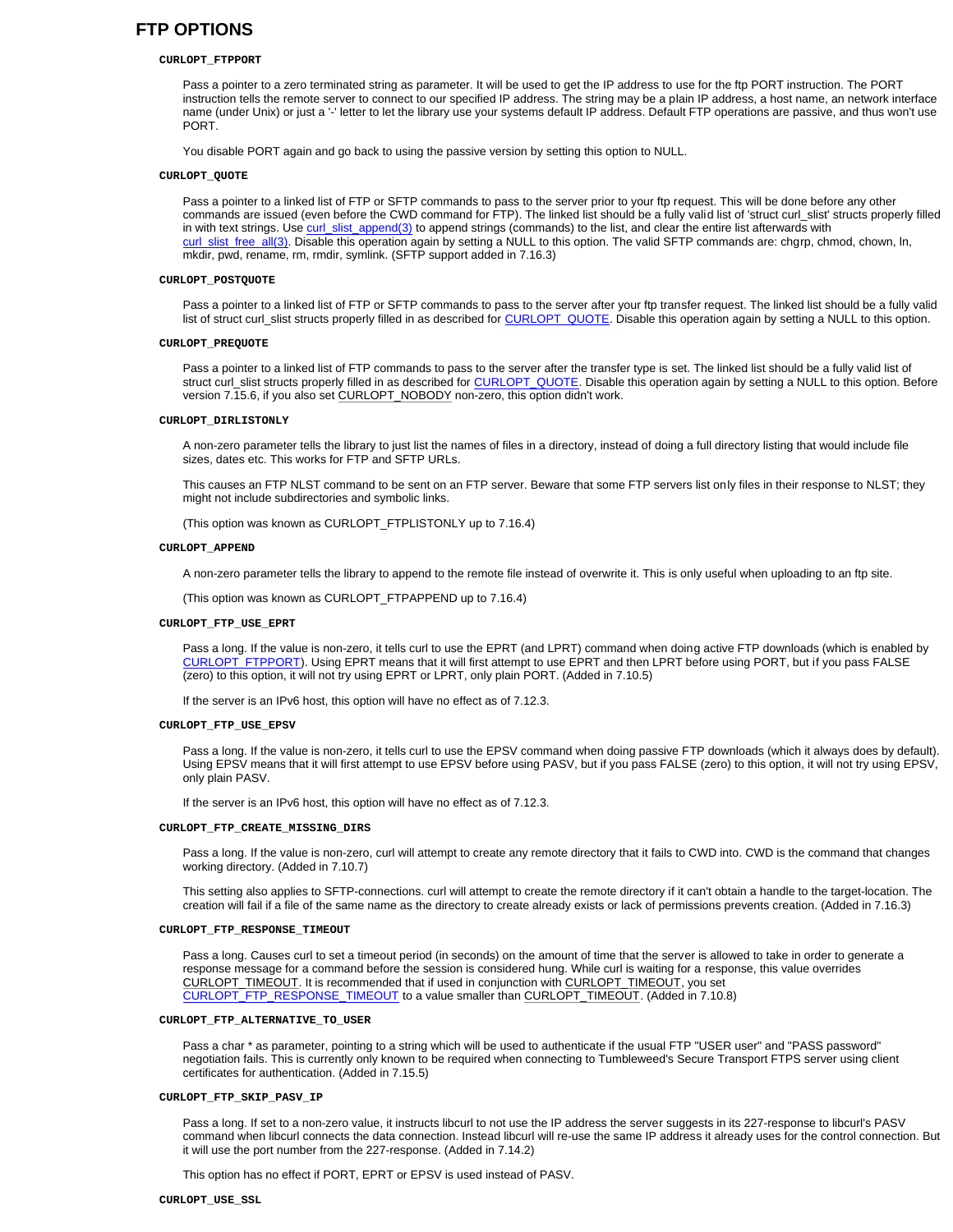Pass a long using one of the values from below, to make libcurl use your desired level of SSL for the ftp transfer. (Added in 7.11.0)

(This option was known as CURLOPT\_FTP\_SSL up to 7.16.4, and the constants were known as CURLFTPSSL\_\*)

**CURLUSESSL\_NONE**

Don't attempt to use SSL.

**CURLUSESSL\_TRY**

Try using SSL, proceed as normal otherwise.

**CURLUSESSL\_CONTROL**

Require SSL for the control connection or fail with *CURLE\_USE\_SSL\_FAILED*.

**CURLUSESSL\_ALL**

Require SSL for all communication or fail with *CURLE\_USE\_SSL\_FAILED*.

## **CURLOPT\_FTPSSLAUTH**

Pass a long using one of the values from below, to alter how libcurl issues "AUTH TLS" or "AUTH SSL" when FTP over SSL is activated (see *CURLOPT\_FTP\_SSL*). (Added in 7.12.2)

#### **CURLFTPAUTH\_DEFAULT**

Allow libcurl to decide

### **CURLFTPAUTH\_SSL**

Try "AUTH SSL" first, and only if that fails try "AUTH TLS"

## **CURLFTPAUTH\_TLS**

Try "AUTH TLS" first, and only if that fails try "AUTH SSL"

## **CURLOPT\_FTP\_SSL\_CCC**

If enabled, this option makes libcurl use CCC (Clear Command Channel). It shuts down the SSL/TLS layer after authenticating. The rest of the control channel communication will be unencrypted. This allows NAT routers to follow the FTP transaction. Pass a long using one of the values below. (Added in 7.16.1)

## **CURLFTPSSL\_CCC\_NONE**

Don't attempt to use CCC.

#### **CURLFTPSSL\_CCC\_PASSIVE**

Do not initiate the shutdown, but wait for the server to do it. Do not send a reply.

#### **CURLFTPSSL\_CCC\_ACTIVE**

Initiate the shutdown and wait for a reply.

#### **CURLOPT\_FTP\_ACCOUNT**

Pass a pointer to a zero-terminated string (or NULL to disable). When an FTP server asks for "account data" after user name and password has been provided, this data is sent off using the ACCT command. (Added in 7.13.0)

## **CURLOPT\_FTP\_FILEMETHOD**

Pass a long that should have one of the following values. This option controls what method libcurl should use to reach a file on a FTP(S) server. The argument should be one of the following alternatives:

#### **CURLFTPMETHOD\_MULTICWD**

libcurl does a single CWD operation for each path part in the given URL. For deep hierarchies this means very many commands. This is how RFC1738 says it should be done. This is the default but the slowest behavior.

#### **CURLFTPMETHOD\_NOCWD**

libcurl does no CWD at all. libcurl will do SIZE, RETR, STOR etc and give a full path to the server for all these commands. This is the fastest behavior.

## **CURLFTPMETHOD\_SINGLECWD**

libcurl does one CWD with the full target directory and then operates on the file "normally" (like in the multicwd case). This is somewhat more standards compliant than 'nocwd' but without the full penalty of 'multicwd'.

# **PROTOCOL OPTIONS**

## **CURLOPT\_TRANSFERTEXT**

A non-zero parameter tells the library to use ASCII mode for ftp transfers, instead of the default binary transfer. For win32 systems it does not set the stdout to binary mode. This option can be usable when transferring text data between systems with different views on certain characters, such as newlines or similar.

libcurl does not do a complete ASCII conversion when doing ASCII transfers over FTP. This is a known limitation/flaw that nobody has rectified. libcurl simply sets the mode to ascii and performs a standard transfer.

#### **CURLOPT\_CRLF**

Convert Unix newlines to CRLF newlines on transfers.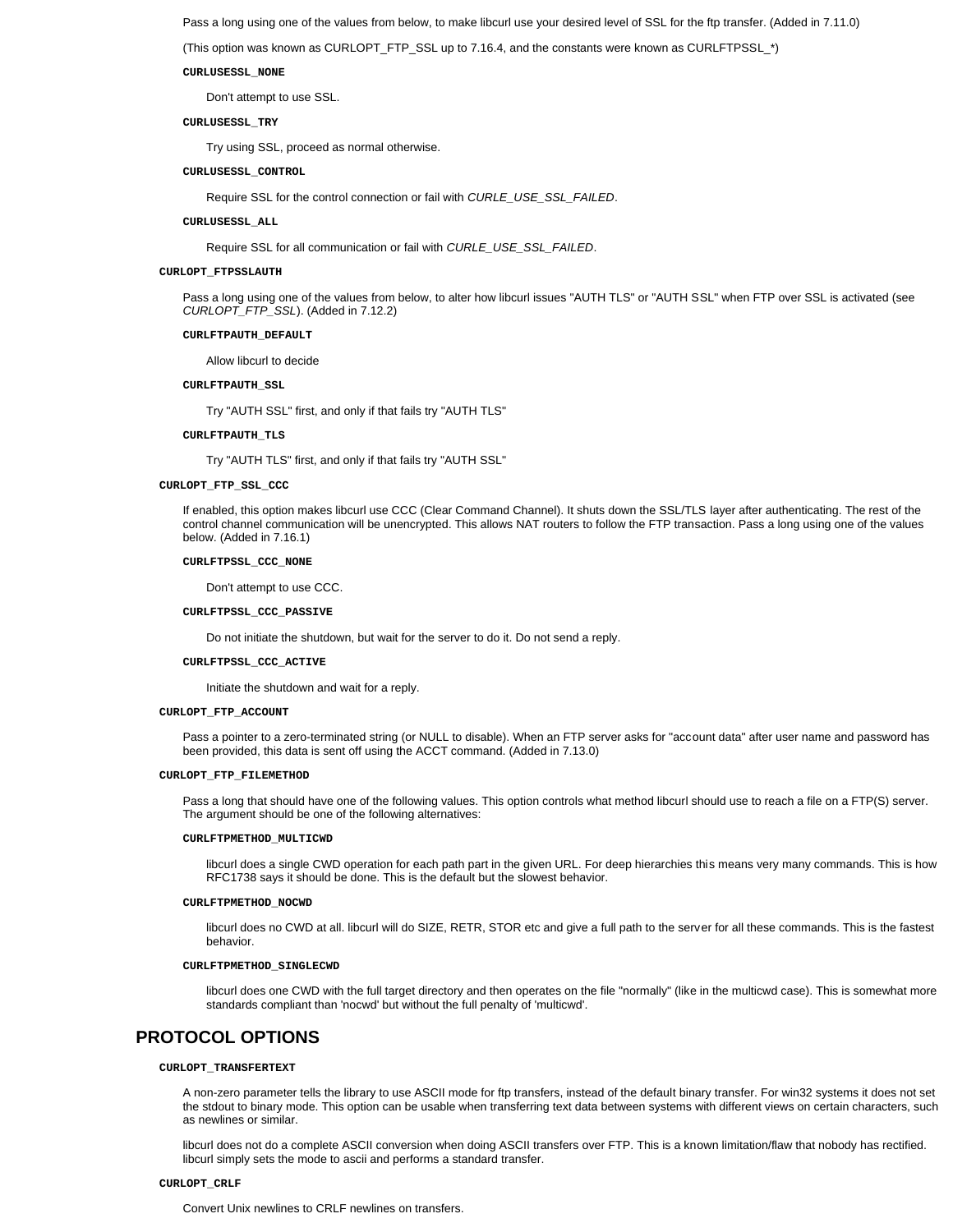#### **CURLOPT\_RANGE**

Pass a char \* as parameter, which should contain the specified range you want. It should be in the format "X-Y", where X or Y may be left out. HTTP transfers also support several intervals, separated with commas as in *"X-Y,N-M"*. Using this kind of multiple intervals will cause the HTTP server to send the response document in pieces (using standard MIME separation techniques). Pass a NULL to this option to disable the use of ranges.

## **CURLOPT\_RESUME\_FROM**

Pass a long as parameter. It contains the offset in number of bytes that you want the transfer to start from. Set this option to 0 to make the transfer start from the beginning (effectively disabling resume). For FTP, set this option to -1 to make the transfer start from the end of the target file (useful to continue an interrupted upload).

#### **CURLOPT\_RESUME\_FROM\_LARGE**

Pass a curl\_off\_t as parameter. It contains the offset in number of bytes that you want the transfer to start from. (Added in 7.11.0)

#### **CURLOPT\_CUSTOMREQUEST**

Pass a pointer to a zero terminated string as parameter. It will be user instead of GET or HEAD when doing an HTTP request, or instead of LIST or NLST when doing an ftp directory listing. This is useful for doing DELETE or other more or less obscure HTTP requests. Don't do this at will, make sure your server supports the command first.

Restore to the internal default by setting this to NULL.

Many people have wrongly used this option to replace the entire request with their own, including multiple headers and POST contents. While that might work in many cases, it will cause libcurl to send invalid requests and it could possibly confuse the remote server badly. Use CURLOPT\_POST and CURLOPT\_POSTFIELDS to set POST data. Use CURLOPT\_HTTPHEADER to replace or extend the set of headers sent by libcurl. Use CURLOPT\_HTTP\_VERSION to change HTTP version.

#### **CURLOPT\_FILETIME**

Pass a long. If it is a non-zero value, libcurl will attempt to get the modification date of the remote document in this operation. This requires that the remote server sends the time or replies to a time querying command. The curl\_easy\_getinfo(3) function with the *CURLINFO\_FILETIME* argument can be used after a transfer to extract the received time (if any).

#### **CURLOPT\_NOBODY**

A non-zero parameter tells the library to not include the body-part in the output. This is only relevant for protocols that have separate header and body parts. On HTTP(S) servers, this will make libcurl do a HEAD request.

To change request to GET, you should use CURLOPT\_HTTPGET. Change request to POST with CURLOPT\_POST etc.

## **CURLOPT\_INFILESIZE**

When uploading a file to a remote site, this option should be used to tell libcurl what the expected size of the infile is. This value should be passed as a long. See also CURLOPT\_INFILESIZE\_LARGE.

For uploading using SCP, this option or **CURLOPT\_INFILESIZE\_LARGE** is mandatory.

Note that this option does not limit how much data libcurl will actually send, as that is controlled entirely by what the read callback returns.

## **CURLOPT\_INFILESIZE\_LARGE**

When uploading a file to a remote site, this option should be used to tell libcurl what the expected size of the infile is. This value should be passed as a curl\_off\_t. (Added in 7.11.0)

For uploading using SCP, this option or **CURLOPT\_INFILESIZE** is mandatory.

Note that this option does not limit how much data libcurl will actually send, as that is controlled entirely by what the read callback returns.

#### **CURLOPT\_UPLOAD**

A non-zero parameter tells the library to prepare for an upload. The CURLOPT\_READDATA and CURLOPT\_INFILESIZE or CURLOPT\_INFILESIZE\_LARGE options are also interesting for uploads. If the protocol is HTTP, uploading means using the PUT request unless you tell libcurl otherwise.

Using PUT with HTTP 1.1 implies the use of a "Expect: 100-continue" header. You can disable this header with CURLOPT\_HTTPHEADER as usual.

If you use PUT to a HTTP 1.1 server, you can upload data without knowing the size before starting the transfer if you use chunked encoding. You enable this by adding a header like "Transfer-Encoding: chunked" with CURLOPT\_HTTPHEADER. With HTTP 1.0 or without chunked transfer, you must specify the size.

## **CURLOPT\_MAXFILESIZE**

Pass a long as parameter. This allows you to specify the maximum size (in bytes) of a file to download. If the file requested is larger than this value, the transfer will not start and CURLE\_FILESIZE\_EXCEEDED will be returned.

The file size is not always known prior to download, and for such files this option has no effect even if the file transfer ends up being larger than this given limit. This concerns both FTP and HTTP transfers.

#### **CURLOPT\_MAXFILESIZE\_LARGE**

Pass a curl\_off\_t as parameter. This allows you to specify the maximum size (in bytes) of a file to download. If the file requested is larger than this value, the transfer will not start and *CURLE\_FILESIZE\_EXCEEDED* will be returned. (Added in 7.11.0)

The file size is not always known prior to download, and for such files this option has no effect even if the file transfer ends up being larger than this given limit. This concerns both FTP and HTTP transfers.

#### **CURLOPT\_TIMECONDITION**

Pass a long as parameter. This defines how the CURLOPT\_TIMEVALUE time value is treated. You can set this parameter to *CURL\_TIMECOND\_IFMODSINCE* or *CURL\_TIMECOND\_IFUNMODSINCE*. This feature applies to HTTP and FTP.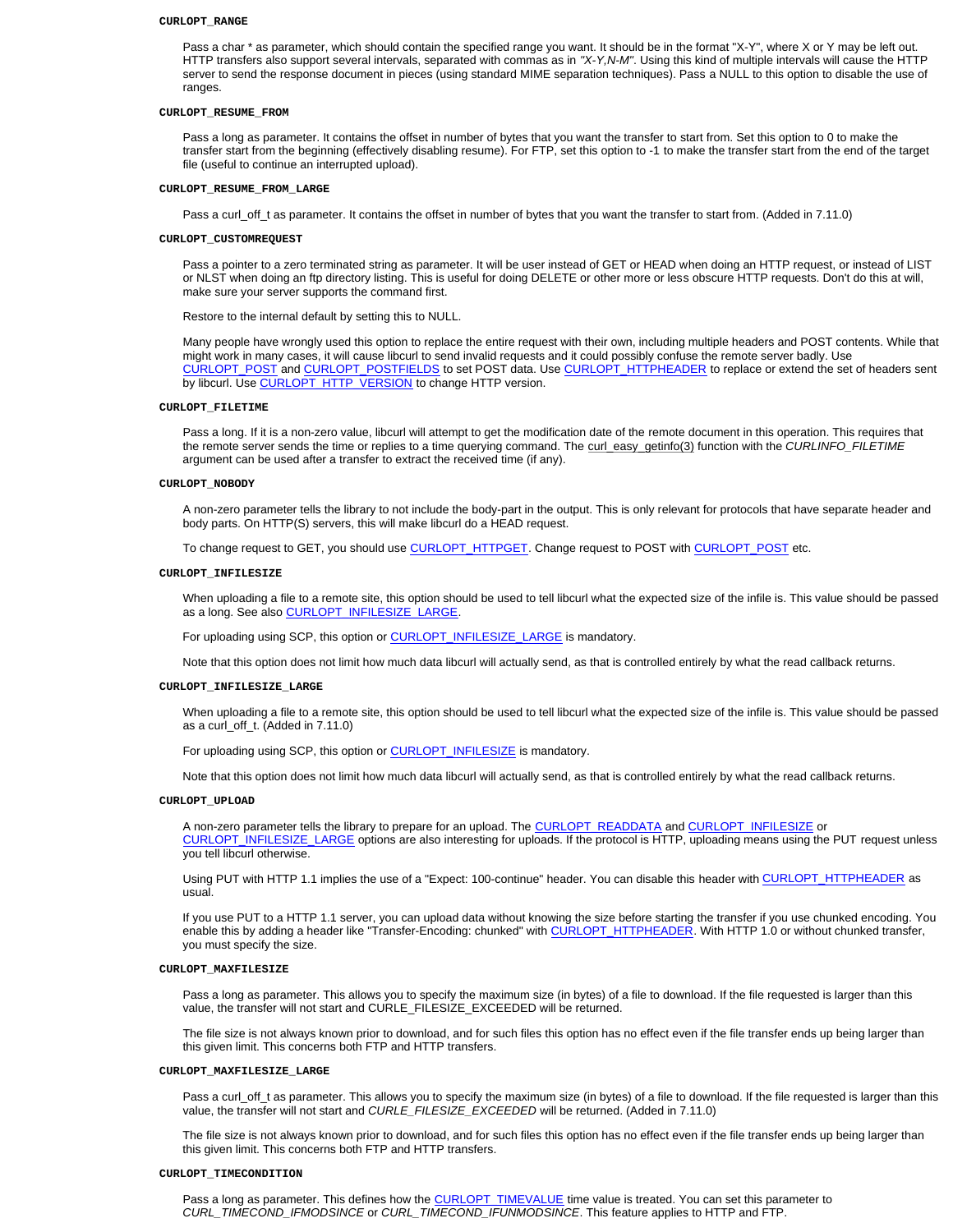The last modification time of a file is not always known and in such instances this feature will have no effect even if the given time condition would have not been met.

#### **CURLOPT\_TIMEVALUE**

Pass a long as parameter. This should be the time in seconds since 1 jan 1970, and the time will be used in a condition as specified with CURLOPT\_TIMECONDITION.

## **CONNECTION OPTIONS**

#### **CURLOPT\_TIMEOUT**

Pass a long as parameter containing the maximum time in seconds that you allow the libcurl transfer operation to take. Normally, name lookups can take a considerable time and limiting operations to less than a few minutes risk aborting perfectly normal operations. This option will cause curl to use the SIGALRM to enable time-outing system calls.

In unix-like systems, this might cause signals to be used unless CURLOPT\_NOSIGNAL is set.

#### **CURLOPT\_TIMEOUT\_MS**

Like CURLOPT\_TIMEOUT but takes number of milliseconds instead. If libcurl is built to use the standard system name resolver, that part will still use full-second resolution for timeouts. (Added in 7.16.2)

#### **CURLOPT\_LOW\_SPEED\_LIMIT**

Pass a long as parameter. It contains the transfer speed in bytes per second that the transfer should be below during CURLOPT\_LOW\_SPEED\_TIME seconds for the library to consider it too slow and abort.

#### **CURLOPT\_LOW\_SPEED\_TIME**

Pass a long as parameter. It contains the time in seconds that the transfer should be below the CURLOPT\_LOW\_SPEED\_LIMIT for the library to consider it too slow and abort.

#### **CURLOPT\_MAX\_SEND\_SPEED\_LARGE**

Pass a curl\_off\_t as parameter. If an upload exceeds this speed on cumulative average during the transfer, the transfer will pause to keep the average rate less than or equal to the parameter value. Defaults to unlimited speed. (Added in 7.15.5)

#### **CURLOPT\_MAX\_RECV\_SPEED\_LARGE**

Pass a curl\_off\_t as parameter. If a download exceeds this speed on cumulative average during the transfer, the transfer will pause to keep the average rate less than or equal to the parameter value. Defaults to unlimited speed. (Added in 7.15.5)

#### **CURLOPT\_MAXCONNECTS**

Pass a long. The set number will be the persistent connection cache size. The set amount will be the maximum amount of simultaneously open connections that libcurl may cache in this easy handle. Default is 5, and there isn't much point in changing this value unless you are perfectly aware of how this work and changes libcurl's behaviour. This concerns connection using any of the protocols that support persistent connections.

When reaching the maximum limit, curl closes the oldest one in the cache to prevent the number of open connections to increase.

If you already have performed transfers with this curl handle, setting a smaller MAXCONNECTS than before may cause open connections to get closed unnecessarily.

Note that if you add this easy handle to a multi handle, this setting is not being acknowledged, but you must instead use curl\_multi\_setopt(3) and the *CURLMOPT\_MAXCONNECTS* option.

#### **CURLOPT\_CLOSEPOLICY**

(Obsolete) This option does nothing.

#### **CURLOPT\_FRESH\_CONNECT**

Pass a long. Set to non-zero to make the next transfer use a new (fresh) connection by force. If the connection cache is full before this connection, one of the existing connections will be closed as according to the selected or default policy. This option should be used with caution and only if you understand what it does. Set this to 0 to have libcurl attempt re-using an existing connection (default behavior).

#### **CURLOPT\_FORBID\_REUSE**

Pass a long. Set to non-zero to make the next transfer explicitly close the connection when done. Normally, libcurl keep all connections alive when done with one transfer in case there comes a succeeding one that can re-use them. This option should be used with caution and only if you understand what it does. Set to 0 to have libcurl keep the connection open for possibly later re-use (default behavior).

## **CURLOPT\_CONNECTTIMEOUT**

Pass a long. It should contain the maximum time in seconds that you allow the connection to the server to take. This only limits the connection phase, once it has connected, this option is of no more use. Set to zero to disable connection timeout (it will then only timeout on the system's internal timeouts). See also the CURLOPT\_TIMEOUT option.

In unix-like systems, this might cause signals to be used unless CURLOPT\_NOSIGNAL is set.

## **CURLOPT\_CONNECTTIMEOUT\_MS**

Like CURLOPT\_CONNECTTIMEOUT but takes number of milliseconds instead. If libcurl is built to use the standard system name resolver, that part will still use full-second resolution for timeouts. (Added in 7.16.2)

#### **CURLOPT\_IPRESOLVE**

Allows an application to select what kind of IP addresses to use when resolving host names. This is only interesting when using host names that resolve addresses using more than one version of IP. The allowed values are:

#### **CURL\_IPRESOLVE\_WHATEVER**

Default, resolves addresses to all IP versions that your system allows.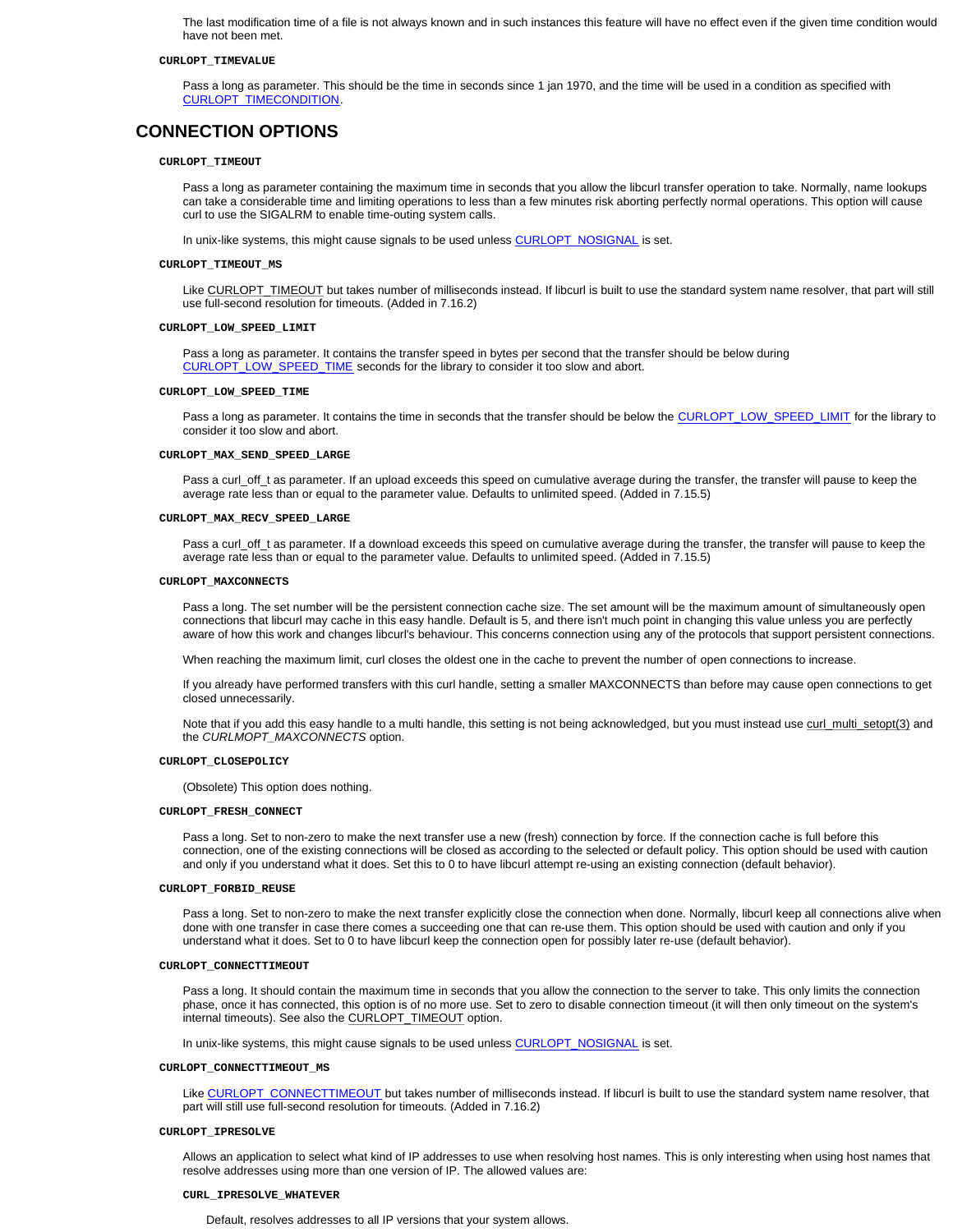#### **CURL\_IPRESOLVE\_V4**

Resolve to ipv4 addresses.

#### **CURL\_IPRESOLVE\_V6**

Resolve to ipv6 addresses.

#### **CURLOPT\_CONNECT\_ONLY**

Pass a long. A non-zero parameter tells the library to perform any required proxy authentication and connection setup, but no data transfer.

This option is useful with the *CURLINFO\_LASTSOCKET* option to curl\_easy\_getinfo(3). The library can set up the connection and then the application can obtain the most recently used socket for special data transfers. (Added in 7.15.2)

# **SSL and SECURITY OPTIONS**

## **CURLOPT\_SSLCERT**

Pass a pointer to a zero terminated string as parameter. The string should be the file name of your certificate. The default format is "PEM" and can be changed with CURLOPT\_SSLCERTTYPE.

With NSS this is the nickname of the certificate you wish to authenticate with.

## **CURLOPT\_SSLCERTTYPE**

Pass a pointer to a zero terminated string as parameter. The string should be the format of your certificate. Supported formats are "PEM" and "DER". (Added in 7.9.3)

#### **CURLOPT\_SSLKEY**

Pass a pointer to a zero terminated string as parameter. The string should be the file name of your private key. The default format is "PEM" and can be changed with CURLOPT\_SSLKEYTYPE.

#### **CURLOPT\_SSLKEYTYPE**

Pass a pointer to a zero terminated string as parameter. The string should be the format of your private key. Supported formats are "PEM", "DER" and "ENG".

The format "ENG" enables you to load the private key from a crypto engine. In this case CURLOPT\_SSLKEY is used as an identifier passed to the engine. You have to set the crypto engine with CURLOPT\_SSLENGINE. "DER" format key file currently does not work because of a bug in OpenSSL.

## **CURLOPT\_KEYPASSWD**

Pass a pointer to a zero terminated string as parameter. It will be used as the password required to use the CURLOPT\_SSLKEY or CURLOPT\_SSH\_PRIVATE\_KEYFILE private key. You never needed a pass phrase to load a certificate but you need one to load your private key.

(This option was known as CURLOPT\_SSLKEYPASSWD up to 7.16.4 and CURLOPT\_SSLCERTPASSWD up to 7.9.2)

## **CURLOPT\_SSLENGINE**

Pass a pointer to a zero terminated string as parameter. It will be used as the identifier for the crypto engine you want to use for your private key.

If the crypto device cannot be loaded, *CURLE\_SSL\_ENGINE\_NOTFOUND* is returned.

#### **CURLOPT\_SSLENGINE\_DEFAULT**

Sets the actual crypto engine as the default for (asymmetric) crypto operations.

If the crypto device cannot be set, *CURLE\_SSL\_ENGINE\_SETFAILED* is returned.

### **CURLOPT\_SSLVERSION**

Pass a long as parameter to control what version of SSL/TLS to attempt to use. The available options are:

#### **CURL\_SSLVERSION\_DEFAULT**

The default action. When libcurl built with OpenSSL or NSS, this will attempt to figure out the remote SSL protocol version. Unfortunately there are a lot of ancient and broken servers in use which cannot handle this technique and will fail to connect. When libcurl is built with GnuTLS, this will mean SSLv3.

## **CURL\_SSLVERSION\_TLSv1**

Force TLSv1

## **CURL\_SSLVERSION\_SSLv2**

Force SSLv2

## **CURL\_SSLVERSION\_SSLv3**

Force SSLv3

#### **CURLOPT\_SSL\_VERIFYPEER**

Pass a long as parameter.

This option determines whether curl verifies the authenticity of the peer's certificate. A nonzero value means curl verifies; zero means it doesn't. The default is nonzero, but before 7.10, it was zero.

When negotiating an SSL connection, the server sends a certificate indicating its identity. Curl verifies whether the certificate is authentic, i.e. that you can trust that the server is who the certificate says it is. This trust is based on a chain of digital signatures, rooted in certification authority (CA)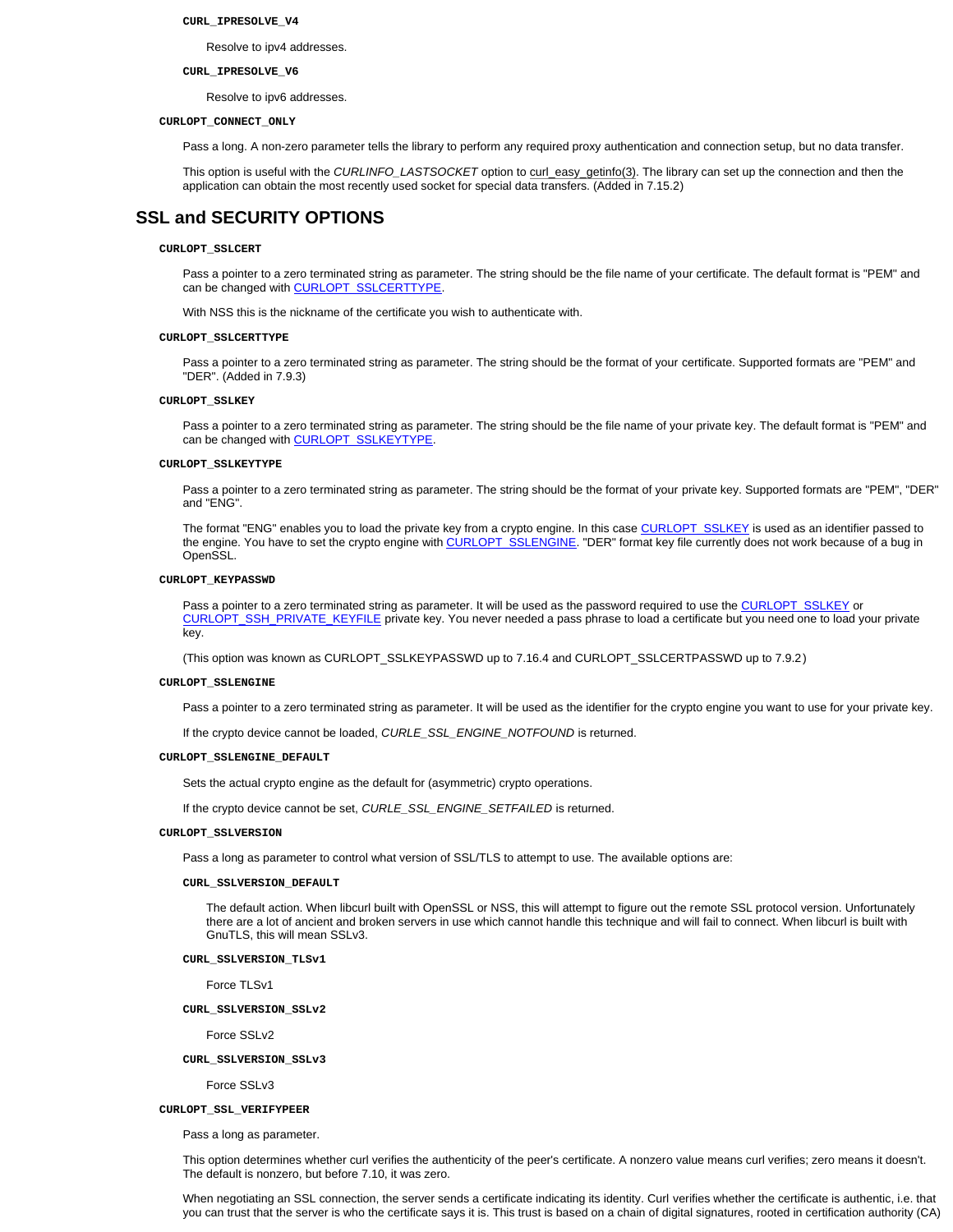certificates you supply. As of 7.10, curl installs a default bundle of CA certificates and you can specify alternate certificates with the CURLOPT\_CAINFO option or the CURLOPT\_CAPATH option.

When CURLOPT\_SSL\_VERIFYPEER is nonzero, and the verification fails to prove that the certificate is authentic, the connection fails. When the option is zero, the connection succeeds regardless.

Authenticating the certificate is not by itself very useful. You typically want to ensure that the server, as authentically identified by its certificate, is the server you mean to be talking to. Use CURLOPT\_SSL\_VERIFYHOST to control that.

#### **CURLOPT\_CAINFO**

Pass a char \* to a zero terminated string naming a file holding one or more certificates to verify the peer with. This makes sense only when used in combination with the CURLOPT\_SSL\_VERIFYPEER option. If CURLOPT\_SSL\_VERIFYPEER is zero, CURLOPT\_CAINFO need not even indicate an accessible file.

Note that option is by default set to the system path where libcurl's cacert bundle is assumed to be stored, as established at build time.

When built against NSS this is the directory that the NSS certificate database resides in.

#### **CURLOPT\_CAPATH**

Pass a char \* to a zero terminated string naming a directory holding multiple CA certificates to verify the peer with. The certificate directory must be prepared using the openssl c\_rehash utility. This makes sense only when used in combination with the CURLOPT\_SSL\_VERIFYPEER option. If CURLOPT\_SSL\_VERIFYPEER is zero, CURLOPT\_CAPATH need not even indicate an accessible path. The CURLOPT\_CAPATH function apparently does not work in Windows due to some limitation in openssl. This option is OpenSSL-specific and does nothing if libcurl is built to use GnuTLS.

### **CURLOPT\_RANDOM\_FILE**

Pass a char \* to a zero terminated file name. The file will be used to read from to seed the random engine for SSL. The more random the specified file is, the more secure the SSL connection will become.

#### **CURLOPT\_EGDSOCKET**

Pass a char \* to the zero terminated path name to the Entropy Gathering Daemon socket. It will be used to seed the random engine for SSL.

#### **CURLOPT\_SSL\_VERIFYHOST**

Pass a long as parameter.

This option determines whether libcurl verifies that the server cert is for the server it is known as.

When negotiating an SSL connection, the server sends a certificate indicating its identity.

When CURLOPT\_SSL\_VERIFYHOST is 2, that certificate must indicate that the server is the server to which you meant to connect, or the connection fails.

Curl considers the server the intended one when the Common Name field or a Subject Alternate Name field in the certificate matches the host name in the URL to which you told Curl to connect.

When the value is 1, the certificate must contain a Common Name field, but it doesn't matter what name it says. (This is not ordinarily a useful setting).

When the value is 0, the connection succeeds regardless of the names in the certificate.

The default, since 7.10, is 2.

The checking this option controls is of the identity that the server *claims*. The server could be lying. To control lying, see CURLOPT\_SSL\_VERIFYPEER.

#### **CURLOPT\_SSL\_CIPHER\_LIST**

Pass a char \*, pointing to a zero terminated string holding the list of ciphers to use for the SSL connection. The list must be syntactically correct, it consists of one or more cipher strings separated by colons. Commas or spaces are also acceptable separators but colons are normally used, !, and + can be used as operators.

For OpenSSL and GnuTLS valid examples of cipher lists include 'RC4-SHA', ´SHA1+DES´, 'TLSv1' and 'DEFAULT'. The default list is normally set when you compile OpenSSL.

You'll find more details about cipher lists on this URL: *http://www.openssl.org/docs/apps/ciphers.html*

For NSS valid examples of cipher lists include 'rsa\_rc4\_128\_md5', ´rsa\_aes\_128\_sha´, etc. With NSS you don't add/remove ciphers. If one uses this option then all known ciphers are disabled and only those passed in are enabled.

You'll find more details about the NSS cipher lists on this URL: *http://directory.fedora.redhat.com/docs/mod\_nss.html#Directives*

## **CURLOPT\_SSL\_SESSIONID\_CACHE**

Pass a long set to 0 to disable libcurl's use of SSL session-ID caching. Set this to 1 to enable it. By default all transfers are done using the cache. Note that while nothing ever should get hurt by attempting to reuse SSL session-IDs, there seem to be broken SSL implementations in the wild that may require you to disable this in order for you to succeed. (Added in 7.16.0)

## **CURLOPT\_KRBLEVEL**

Pass a char \* as parameter. Set the kerberos security level for FTP; this also enables kerberos awareness. This is a string, 'clear', 'safe', 'confidential' or 'private'. If the string is set but doesn't match one of these, 'private' will be used. Set the string to NULL to disable kerberos support for FTP.

(This option was known as CURLOPT\_KRB4LEVEL up to 7.16.3)

## **SSH OPTIONS**